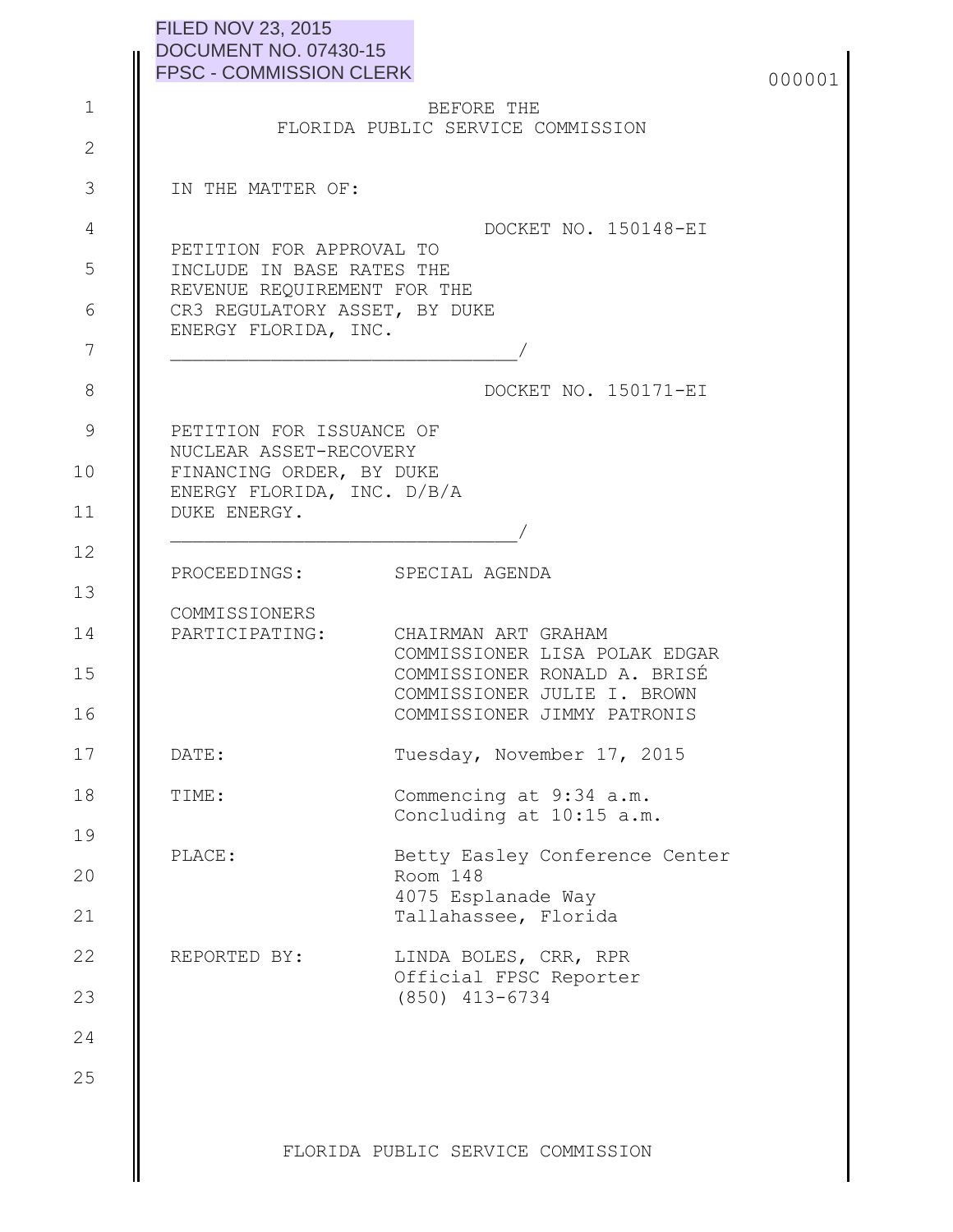000002

## P R O C E E D I N G S

1

2

3

4

5

6

7

8

9

10

11

12

13

14

15

16

17

18

19

20

21

22

23

24

25

**CHAIRMAN GRAHAM:** Good morning, everyone. Let the record show it is Tuesday, November the 17th, and this is our Special Agenda for Docket 150148-EI, 150171-EI. We'll call this meeting to order. If I can get staff to read the notice, please.

**MS. GERVASI:** Thank you. Good morning, Commissioners. Rosanne Gervasi with the Office of General Counsel on behalf of the Commission staff. Pursuant to notice, this date and time has been set for a Special Agenda Conference in Docket Nos. 150148 and 150171-EI in order for the Commission to consider and rule upon the draft nuclear asset-recovery financing order filed on November 12th, 2015.

**CHAIRMAN GRAHAM:** Staff, are you going to introduce this item?

**MS. GERVASI:** Yes, thank you, sir. On May 22nd, 2015, in Docket No. 150148-EI, Duke Energy Florida, or DEF, filed a petition for approval to include the revenue requirement for the CR3 regulatory asset in base rates. On July 27th, 2015, pursuant to newly enacted Section 366.95*, Florida Statutes*, DEF filed a petition in Docket No. 150171-EI, excuse me, to issue lower cost nuclear asset-recovery bonds to securitize the CR3 regulatory asset, along with a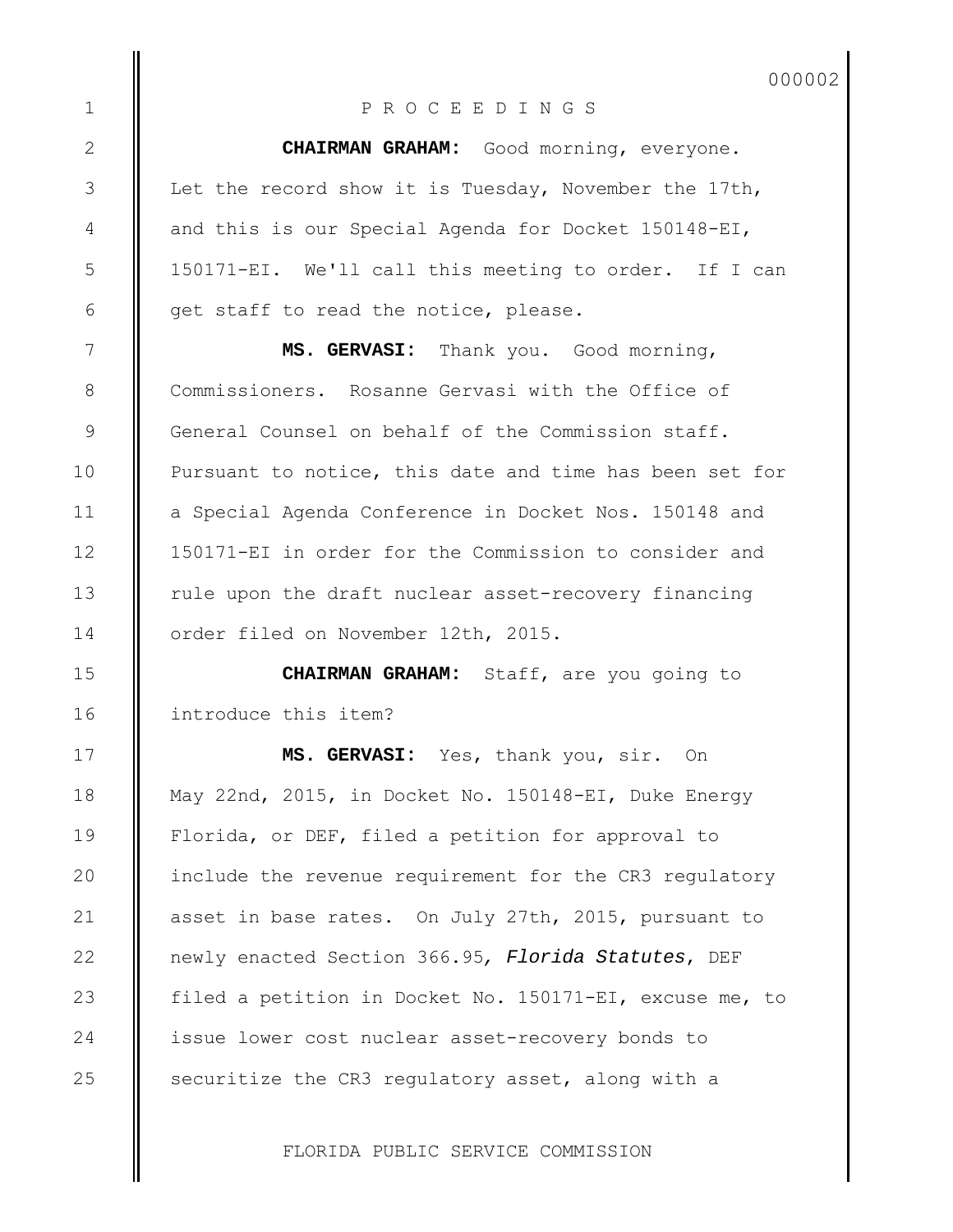proposed financing order to finance its nuclear asset-recovery costs, plus upfront financing costs and carrying charges. The Commission thereafter consolidated the two dockets.

Section 366.95(2)(c) requires the Commission to issue a financing order if it finds that the issuance of the bonds and the imposition of the nuclear asset-recovery charges authorized by the financing order have a significant likelihood of resulting in lower overall costs or would avoid or significantly mitigate rate impacts to customers as compared with the traditional method of financing and recovering nuclear asset-recovery costs. The Draft Financing Order makes this finding.

Section 366.95 also requires the financing order to contain a number of key elements important in the bond issuance process: It must specify the amount of nuclear asset-recovery costs to be financed using nuclear asset-recovery bonds; it must describe and estimate the amount of financing costs which may be recovered and the period over which they may be recovered; require the nuclear asset-recovery charges to be nonbypassable and paid by all existing and future customers receiving transmission or distribution service from DEF or its successors or assignees;

FLORIDA PUBLIC SERVICE COMMISSION

25

1

2

3

4

5

6

7

8

9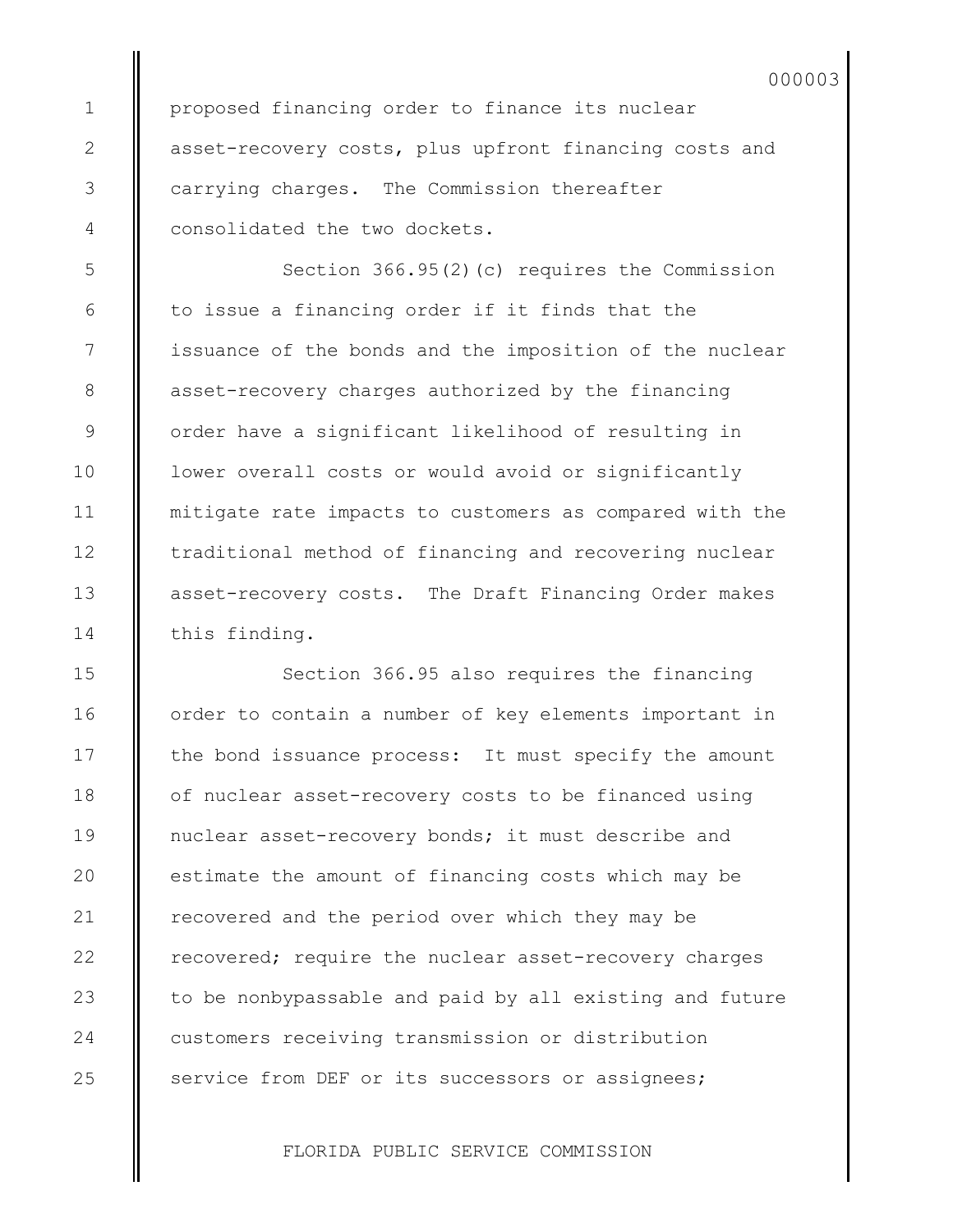include a formula-based true-up mechanism for making periodic adjustments in the nuclear asset-recovery charges to correct for any overcollection or undercollection of the charges or to otherwise ensure the timely payment of the bonds and the financing costs; specify the nuclear asset-recovery property that is to be created and that shall be used to pay or secure the bonds and the financing costs; contain a state pledge to the bondholders that the state will not alter the provisions of Section 366.95 which make the nuclear asset-recovery charges imposed by the financing order irrevocable, binding, and nonbypassable charges; or take or permit any action that would impair the value of the nuclear asset-recovery property or revise the costs for which recovery is authorized.

000004

1

2

3

4

5

6

7

8

9

10

11

12

13

14

15

16

17

18

19

20

21

22

23

24

25

The Draft Financing Order includes all of those requirements that are contained in Section 366.95. It establishes the strength and the stability of the underlying nuclear asset-recovery charge for the benefit of the rating agencies and the ultimate bondholders; it also incorporates the stipulations on the financing order issues that the Commission approved at the October 14th hearing in this case, including the designation and role of the Bond Team in structuring, marketing, and pricing the bonds; that a designated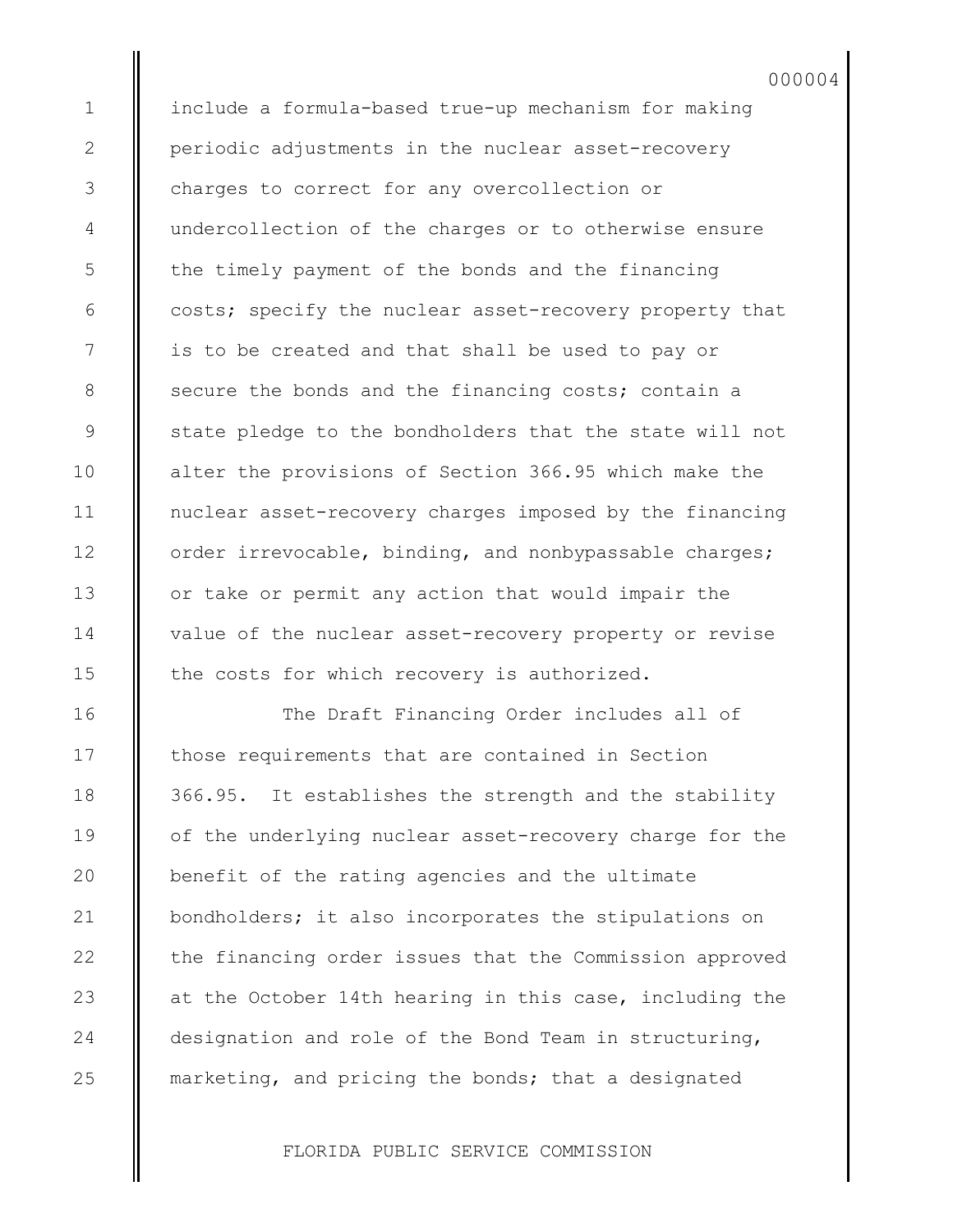Commissioner will resolve any disputes that may arise among the Bond Team, and that his or her decision will be final and not subject to review by the full Commission; that two days after pricing the Commission's financial advisor will advise the Commission in writing as to whether the structuring, marketing, and pricing of the bonds resulted in the lowest nuclear asset-recovery charges consistent with the financing order and market conditions at the time of pricing; that the Commission will take its financing advisor's opinion letter into account in determining whether to issue a stop order no later than 5:00 p.m. On the third business day following pricing of the bonds.

000005

The Draft Financing Order represents the collaborative and cooperative efforts of all parties and staff. It has been fully vetted by the Commission's outside bond counsel, financial advisor, and staff, and DEF and its advisors, the OPC, and all parties participated in drafting it.

Staff and the parties are in agreement that this Draft Financing Order should be approved with the inclusion of certain minor corrections, which staff filed by way of an errata sheet yesterday, which the parties brought to our attention since the draft order

FLORIDA PUBLIC SERVICE COMMISSION

25

1

2

3

4

5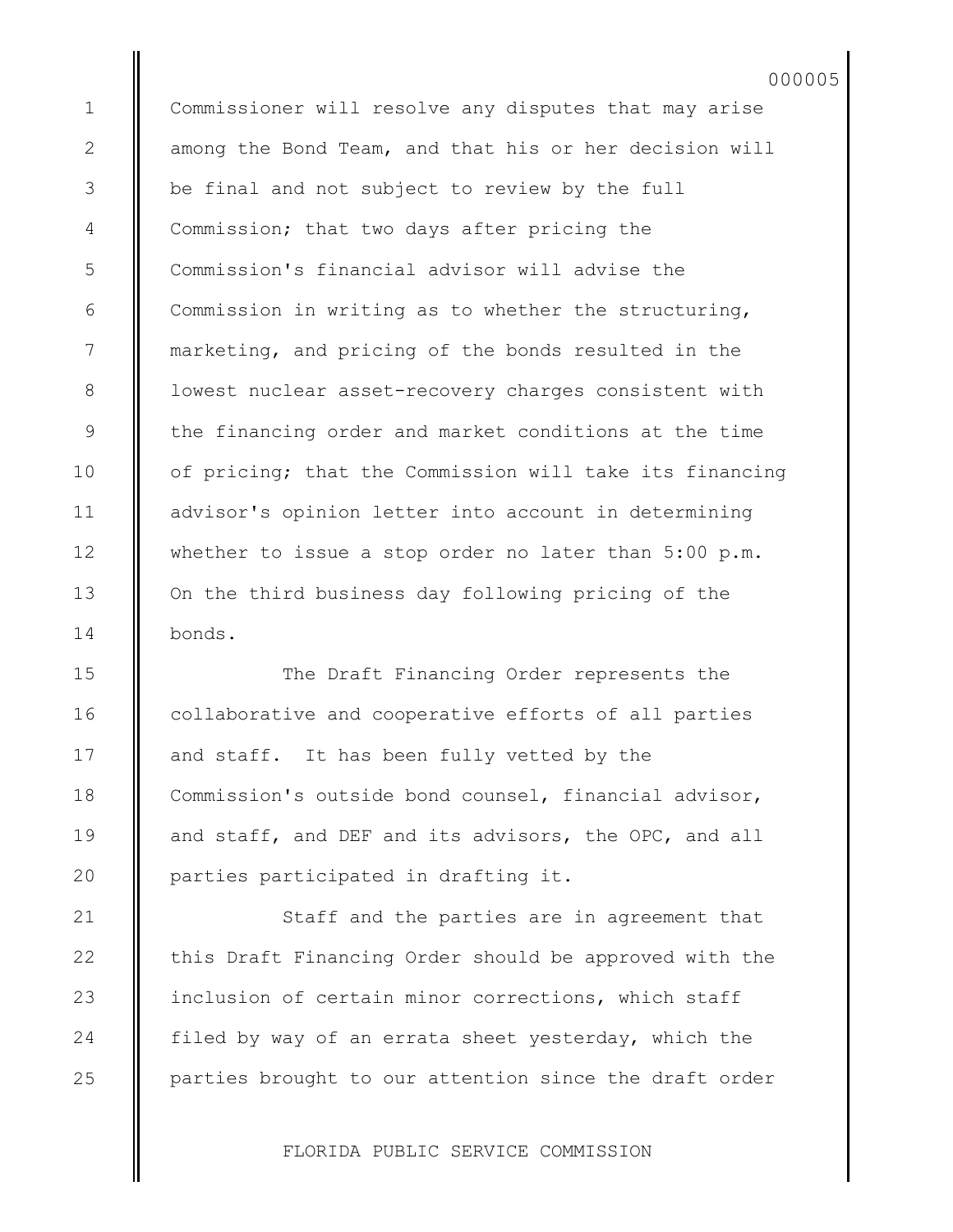000006

was filed.

1

FLORIDA PUBLIC SERVICE COMMISSION Also, we today realized that ordering paragraph No. 7, which is on page 49 of the Draft Financing Order, was inadvertently included in this draft. It should have been omitted, and so we agree with OPC and DEF that that paragraph should be omitted. And we suggest breaking ordering paragraph No. 6 into two paragraphs so that we don't have to renumber any subsequent ordering paragraphs such that paragraph -- **CHAIRMAN GRAHAM:** Hold on one second. Commissioner Edgar. **COMMISSIONER EDGAR:** Ms. Gervasi -- thank you, Mr. Chairman. **MS. GERVASI:** Yes. **COMMISSIONER EDGAR:** I'm so sorry, but I did not catch -- which paragraph was it that should be omitted? I understand what you're saying, but I missed the number. **MS. GERVASI:** Okay. It's ordering paragraph  $No. 7 --$ **COMMISSIONER EDGAR:** Thank you. **MS. GERVASI:** -- should be omitted, and that is on page 49. Let me get there. It has to do with DEF requesting an interim increase through the capacity cost recovery charge if the bonds are unduly delayed. 2 3 4 5 6 7 8 9 10 11 12 13 14 15 16 17 18 19 20 21 22 23 24 25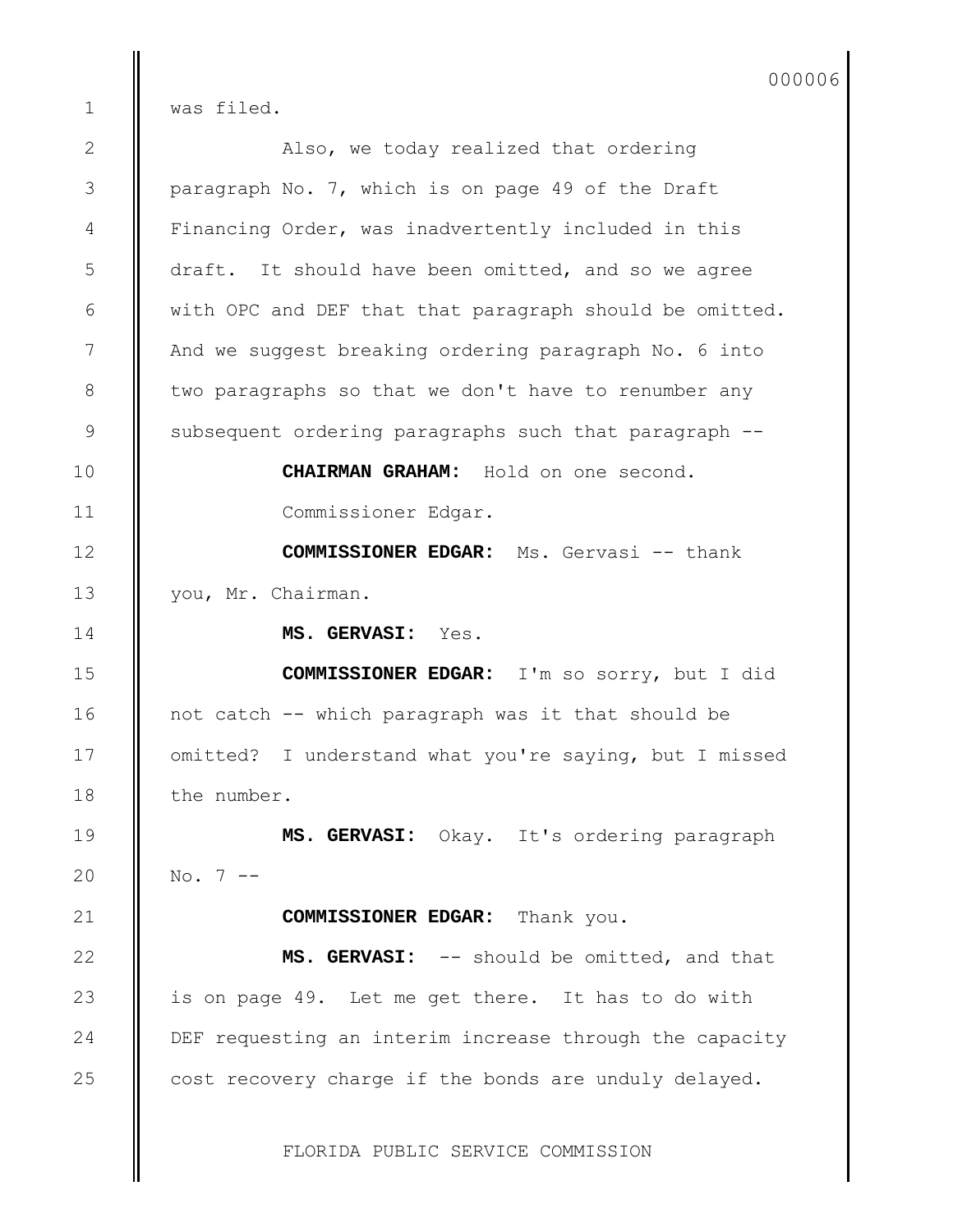1

2

3

4

5

6

7

8

9

10

11

12

13

14

15

16

17

18

19

23

24

25

That should be omitted.

And we suggest that ordering paragraph No. 6 be broken into two so that ordering paragraph No. 6 will read: "ORDERED that the nuclear asset-recovery charge shall be allocated to the customer rate classes in accordance with the allocation methodology adopted in the RRSSA approved on November 12th, 2013, in Order No. PSC-13-0598-FOF-EI. It is further," and then paragraph 7 would read, "ORDERED that the approved allocation methodology for DEF is," et cetera, to the end of that sentence. And then, "It is further." Okay. And then finally, in lieu of briefs,

the parties filed letters to the docket file reserving their right to speak at today's agenda. Staff recommends that DEF, followed by OPC and the other parties, be given the opportunity to briefly provide their comments at this time, and staff is available for questions.

**CHAIRMAN GRAHAM:** Commissioners, any questions of staff before we hear comments from the parties?  $20$ 21 22

Okay. Duke.

**MS. TRIPLETT:** Thank you, Mr. Chairman. Dianne Triplett on behalf of Duke Energy Florida. And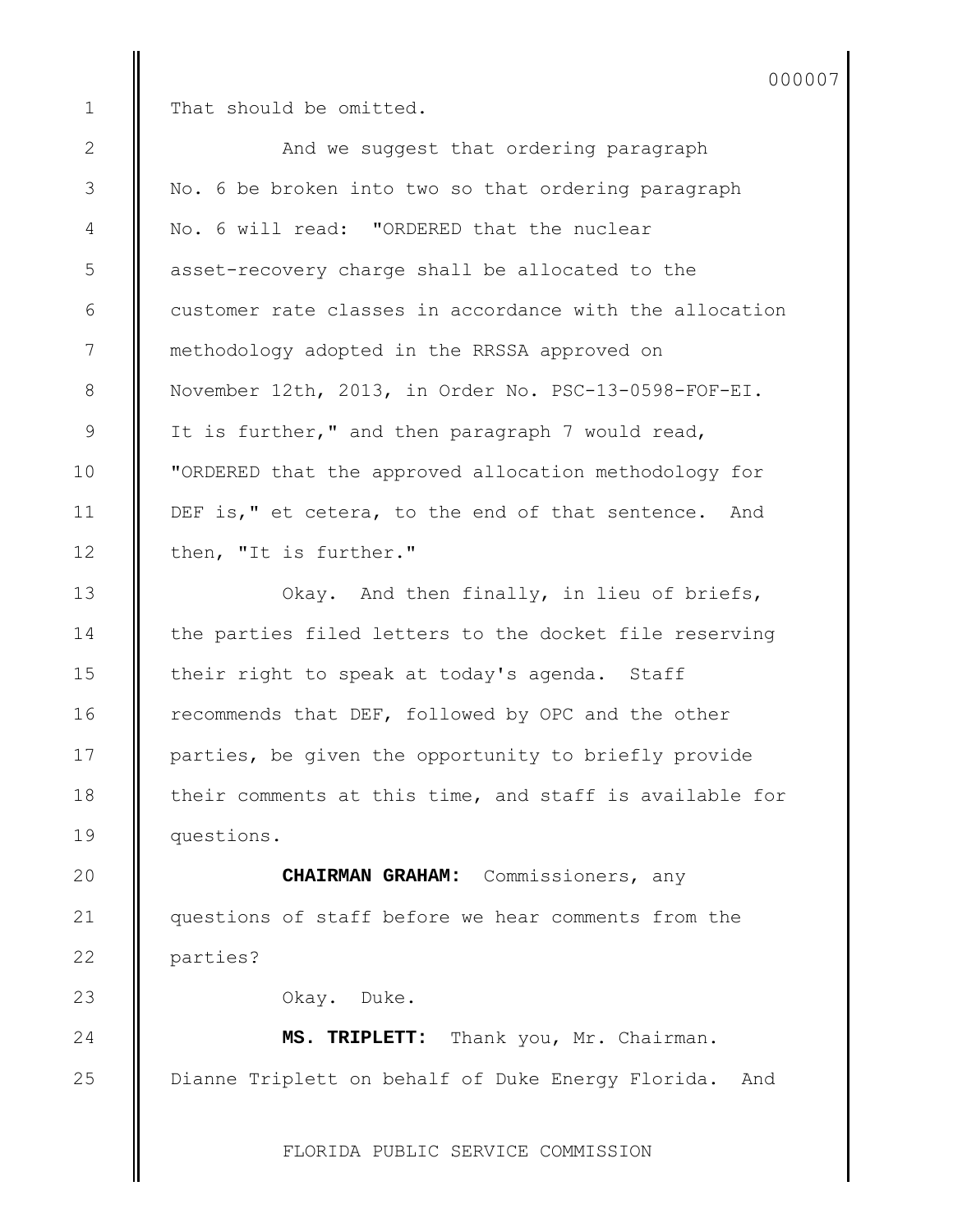the good news is that we come to you with an agreed-upon financing order, so you don't have to hear me unless you have any questions. So I just wanted to take just 30 seconds to thank your staff and the rest of the parties for working collaboratively to reach this, I think, very good outcome that we can all be here in agreement with the words that are in the financing order. And as I said, if y'all have any questions, I'm happy to address them. Thanks.

000008

**CHAIRMAN GRAHAM:** Thank you.

OPC.

**MR. REHWINKEL:** Yes, Mr. Chairman, Charles Rehwinkel and J. R. Kelly with the Office of Public Counsel. And I have a few brief remarks that I think would be important for the process.

The Public Counsel appreciates this opportunity to participate in this historic process. This will, in all likelihood, be our very last opportunity to address the Commission on the CR3 asset. We would like to thank the Florida Legislature and the Governor for the passage and approval of legislation that gives the customers the opportunity to save hundreds of millions of dollars.

We would like to commend Duke for their efforts to make amends to customers in these difficult

FLORIDA PUBLIC SERVICE COMMISSION

25

1

2

3

4

5

6

7

8

9

10

11

12

13

14

15

16

17

18

19

20

21

22

23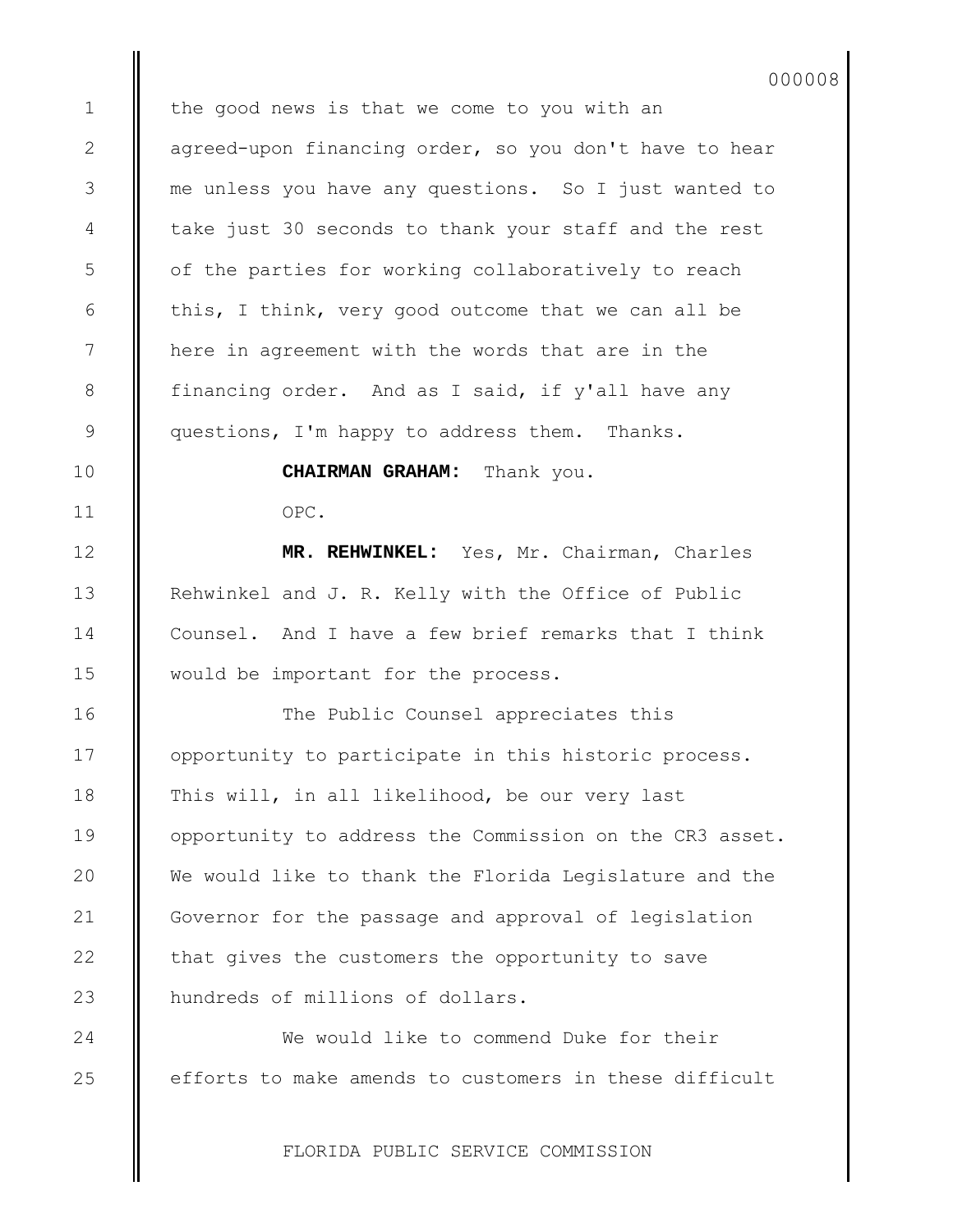times. They did not have to seek this legislation but they did. Accordingly, their shareholders will earn no return on the Crystal River Unit 3, and that's important. We recognize that benefit to Duke's customers. And I would like to especially thank President Alex Glenn for his role in bringing this customer benefit to us.

1

2

3

4

5

6

7

8

9

10

11

12

13

14

15

16

17

18

19

20

21

22

23

24

25

We also want to thank your staff for their hard work and looking out for the interests of customers in shepherding this financing order through the hearing and negotiation process to give the Bond Team the best chance for structuring, pricing, and issuing bonds that will provide customers with the lowest cost and best value. We especially commend staff and Commission's choice in hiring Saber and Mr. Criddle, the outside bond counsel, to vigorously and expertly represent the interests of customers who will pay 100 percent of the cost of these bonds over the next 20 years.

At this point, and based on the changes noted by your staff and based upon what we have seen in the draft order that you are voting on today, the Public Counsel appreciates the spirit in which our input has been received. We concur in the consensus draft that has been submitted for your consideration, and we thank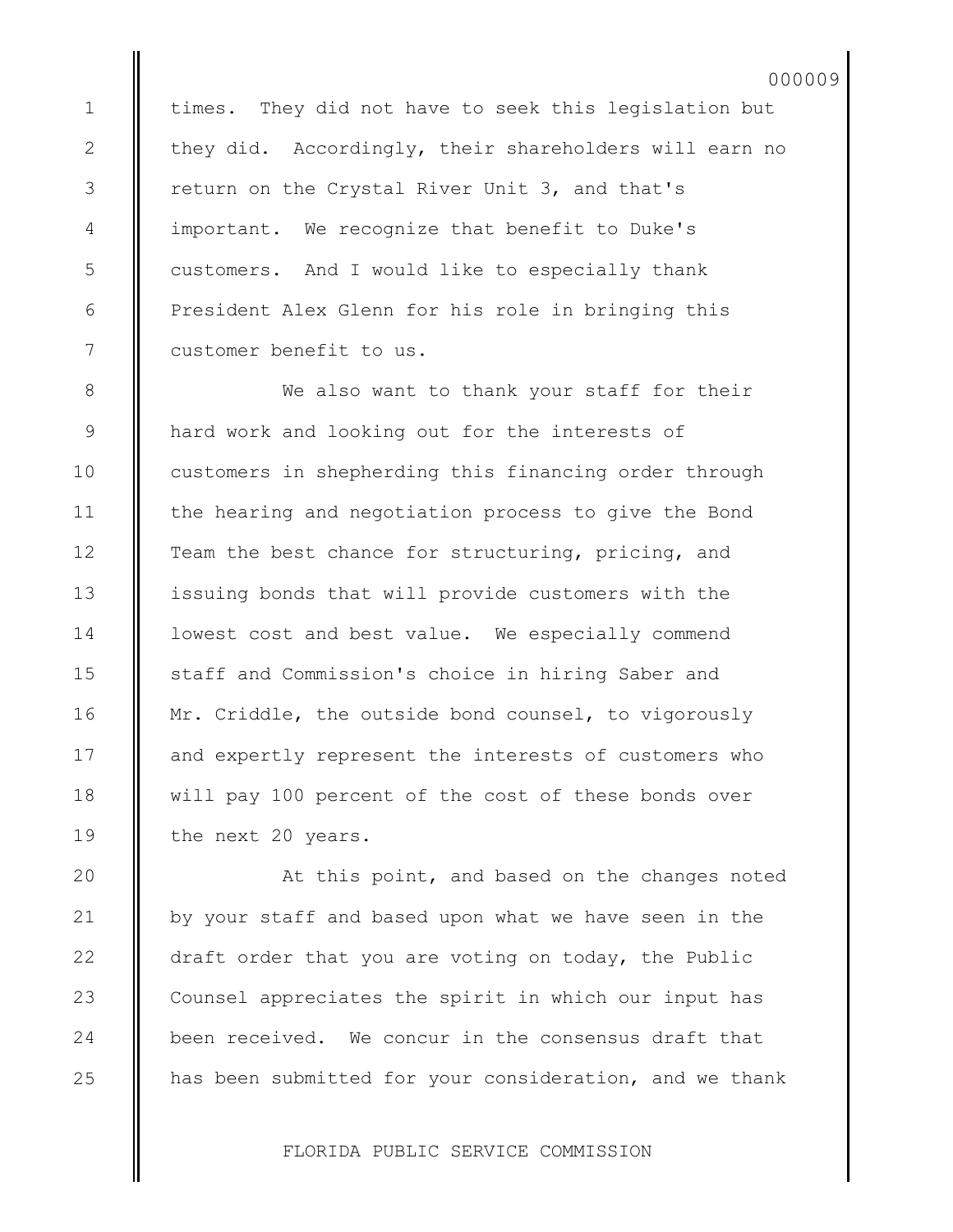Duke for working cooperatively with the parties in this regard.

We believe that the financing order, where appropriate, preserves the settlement agreements reached in 2012 and 2013, and it fully comports with the requirements of Section 366.95 in that regard. This is important to all customer representatives, and we thank the parties and staff for ensuring that.

Perhaps most importantly the Draft Financing Order accurately describes the effects of the guarantees of payment of the bonds that should give investors the greatest level of comfort and facilitate the highest level of credit rating and the lowest achievable cost to the customers.

The order allows staff and their consultants to vigorously represent the interests of customers through every step of the way up to the point of actual issuance. We are greatly encouraged by the fact that the financing order provides that you will be receiving an opinion letter from your consultant immediately before the time of issuance. This is the customers' safety net. The extensive expertise and experience of your advisors will be embedded in that letter and will be an important test of the quality of the structure and pricing of the bonds at the time of issuance. We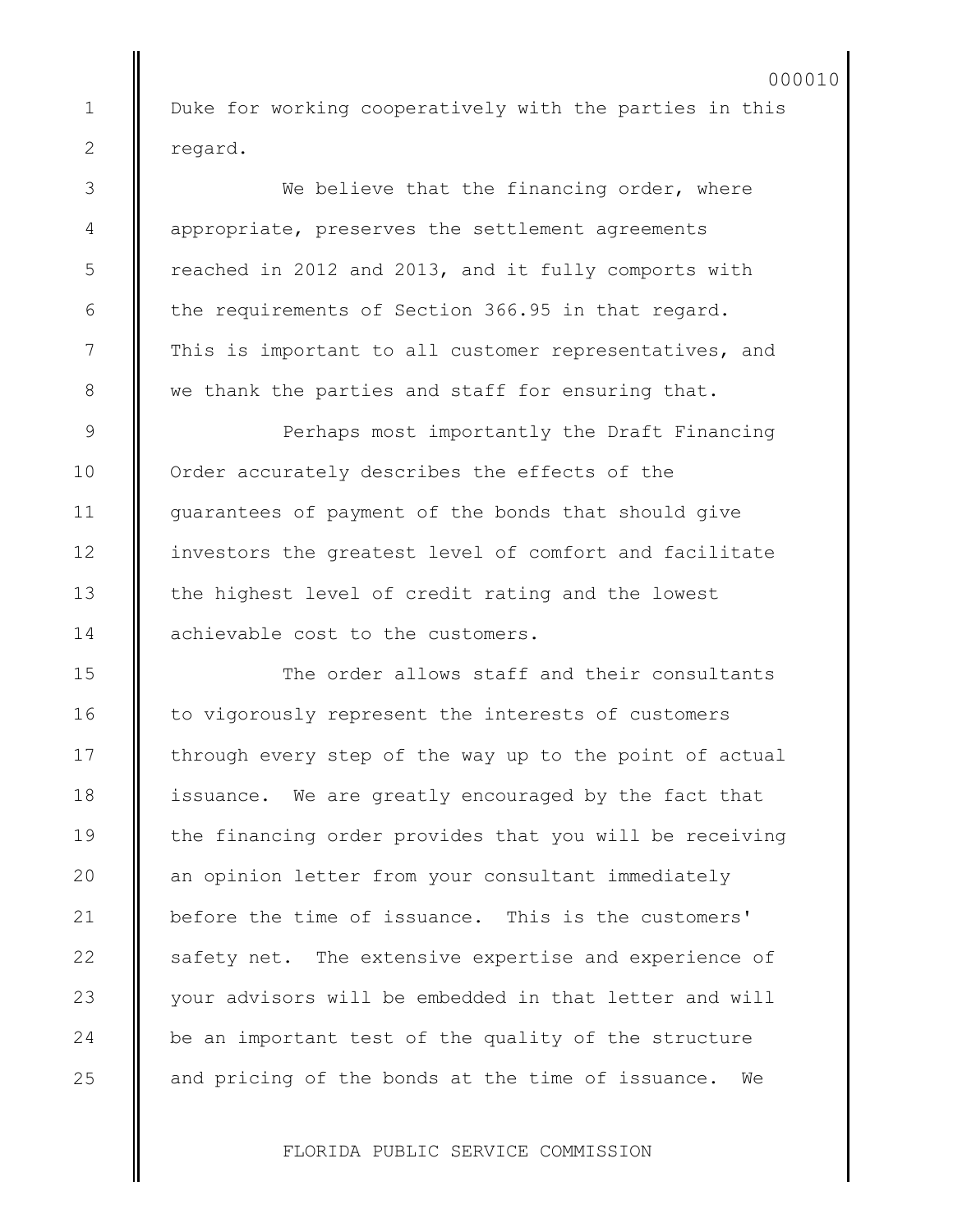urge you to give great deference to that opinion letter. We know you will listen to that advice since it is important to get it right the first time because that is the only time that it can be done. Twenty years is a long time and \$1.3 billion is a lot to finance.

Commissioners, finally, the financing order is in the public interest as proposed and amended here today, and we urge you to approve and issue it. As proposed and if adopted in that form, we will not ask for reconsideration or appeal it.

And our final thank you is to you, Commissioners, for your approval of this order. Thank you.

> **CHAIRMAN GRAHAM:** Thank you, Mr. Rehwinkel. Mr. Brew.

**MR. BREW:** Thank you. Good morning. James Brew for PCS Phosphate.

I just want to quickly reiterate that PCS fully supports the Draft Financing Order that you have in front of you as amended by staff this morning. And I would just like to point out that this has been a long time in coming, but this required an extended effort by all the parties to balance the rate agreements that we did in '12 and '13 and amended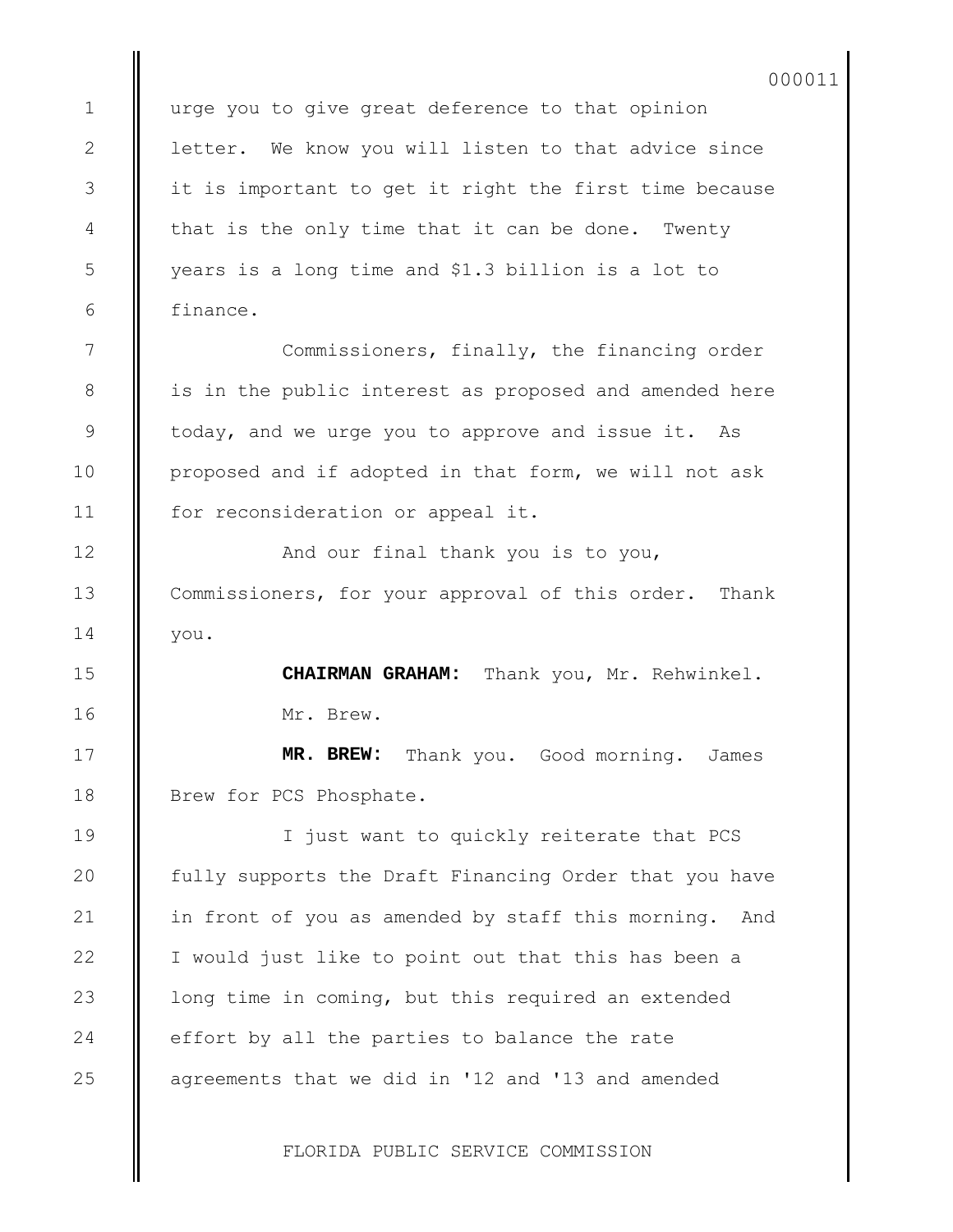earlier this year, the statute, and the realities of actually issuing the bonds.

1

2

3

4

5

6

7

8

9

10

11

12

13

14

15

16

17

18

19

20

21

22

23

24

25

And I would just like to express my appreciation for all the parties and staff for involving all the stakeholders in developing the Draft Financing Order that we have for you today. I can tell you that there were long discussions over individual words. Parties have really focused on what has gone into the order, and we fully support it as drafted. Thank you.

> **CHAIRMAN GRAHAM:** Thank you, Mr. Brew. Mr. Wright.

**MR. WRIGHT:** Thank you, Mr. Chairman. Good morning, Commissioners. Schef Wright on behalf of the Florida Retail Federation.

The Florida Retail Federation joins the company, the citizens of the State of Florida, and the other consumer parties in fully supporting the issuance of this financing order.

I'd like to particularly affirm the OPC's comments and everyone's thanks to you, to the company, and to your staff for really working very, very hard to bring this financing order in for a very valuable and beneficial landing.

In practical terms, getting this done will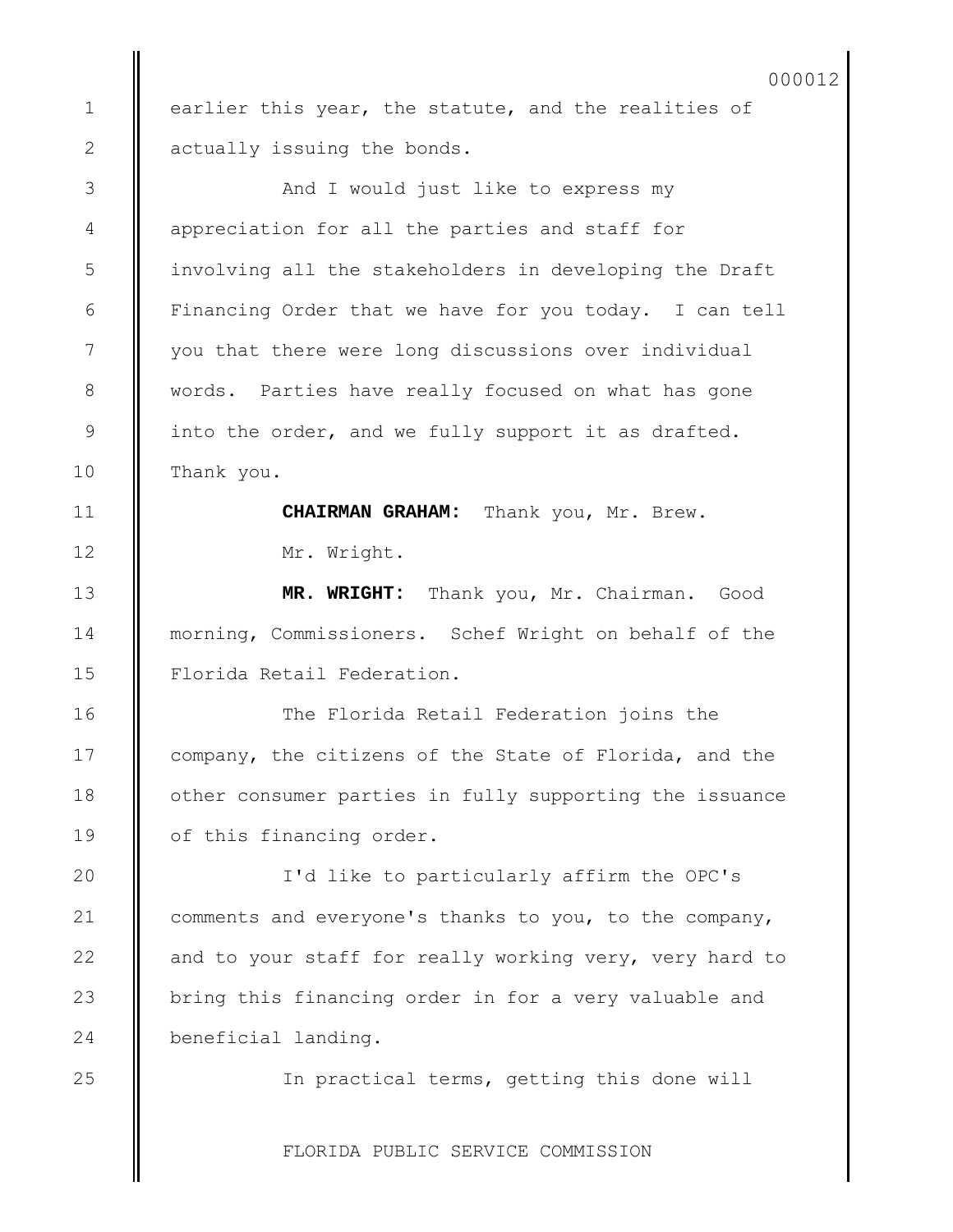save Floridians lots and lots of money, hundreds of millions of dollars. This is significantly more money in regular residential customers' pockets and it's lower cost for Florida's business. It will significantly benefit the Florida economy. We particularly appreciate your efforts in setting up these procedures expedited to bring this in for a timely landing and the timely issuance of the financing order. We urge you to approve the order as it is presented to you today and thank you very much in advance for doing so.

1

2

3

4

5

6

7

8

9

10

11

12

13

14

15

16

17

18

19

20

21

22

23

24

25

**CHAIRMAN GRAHAM:** Thank you, Mr. Wright. Mr. Moyle.

**MR. MOYLE:** Thank you, Mr. Chairman. For the record, Jon Moyle on behalf of the Florida Industrial Power Users Group.

And FIPUG also would like to thank this Commission, the Legislature, the parties for improving on a bad situation. We have been before you a number of times, as some of the other Intervenors mentioned, with settlement agreements. This all kind of flows out of the Crystal River 3 nuclear power plant that met an unfortunate fate, and the ratepayers have been paying for that. And Duke, to their credit, came up with an idea of saying, hey, here's an idea that ratepayers can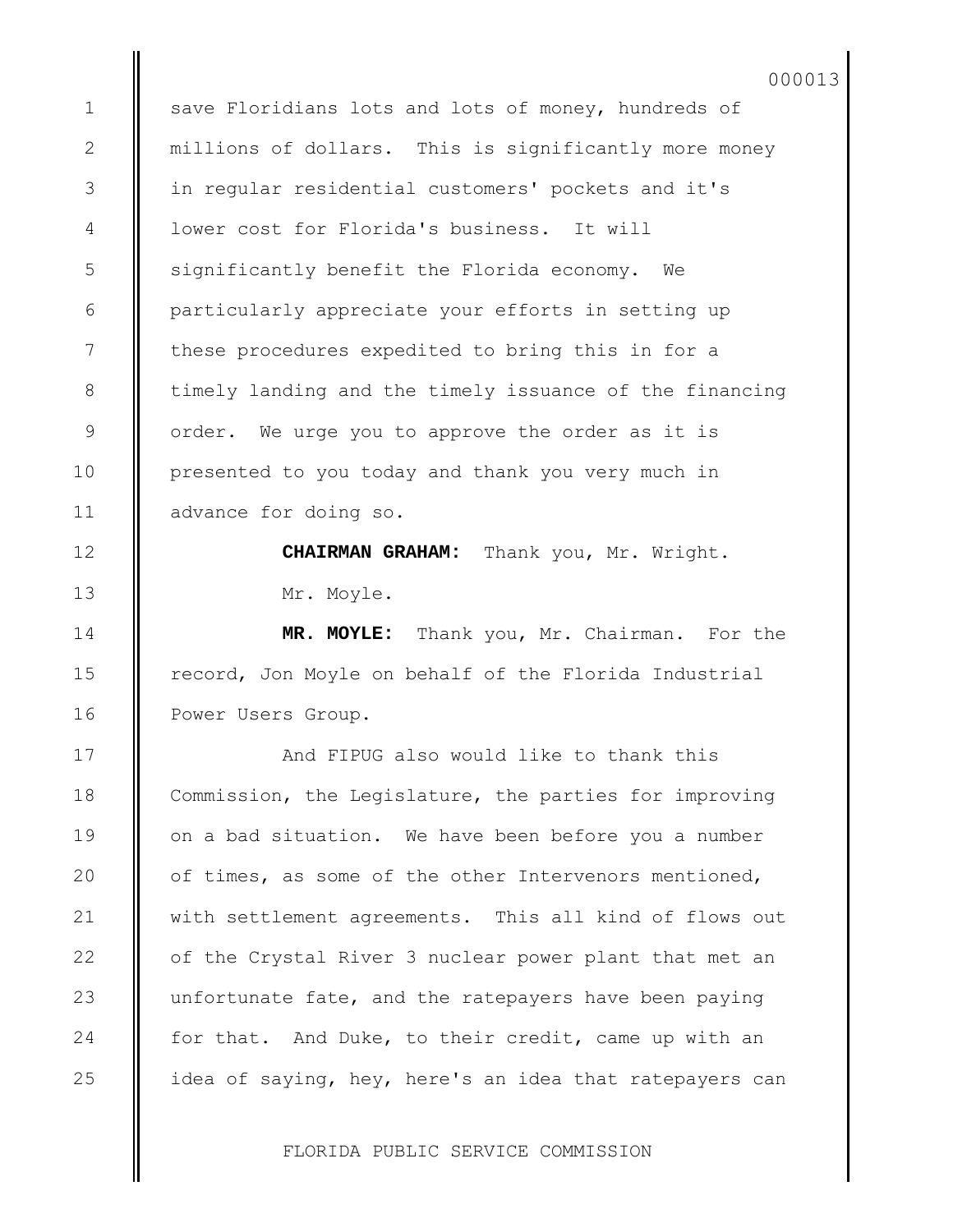pays less, took it to the Legislature, it was approved, the Governor signed it, and you all have moved it forward.

So we look forward to the approximate \$600 million in savings that would flow from your action, your anticipated action today, which we encourage you to take.

1

2

3

4

5

6

7

8

9

10

11

12

13

14

15

16

17

18

19

20

21

22

23

24

25

FIPUG filed a letter with three questions, and this is a little bit of an unusual procedural matter. When you all previously considered this, you said the parties can talk and there may be a couple of questions, and FIPUG raised three questions that we just want the record to be clear on. And this is - these are 20-year bonds, so at some point if questions arise, I suspect, probably not the lawyers here, but at some point people might come back and look at the transcript, and I think it would be helpful to have clarity with respect to three questions. And so that was the document that FIPUG filed.

But just briefly, the three questions, and I've talked with staff, I think they're able and should be prepared to address them, but there's language in the financing order that in one part gives the ability to those who are going to be doing this deal to seek some variable financing, but then there's language in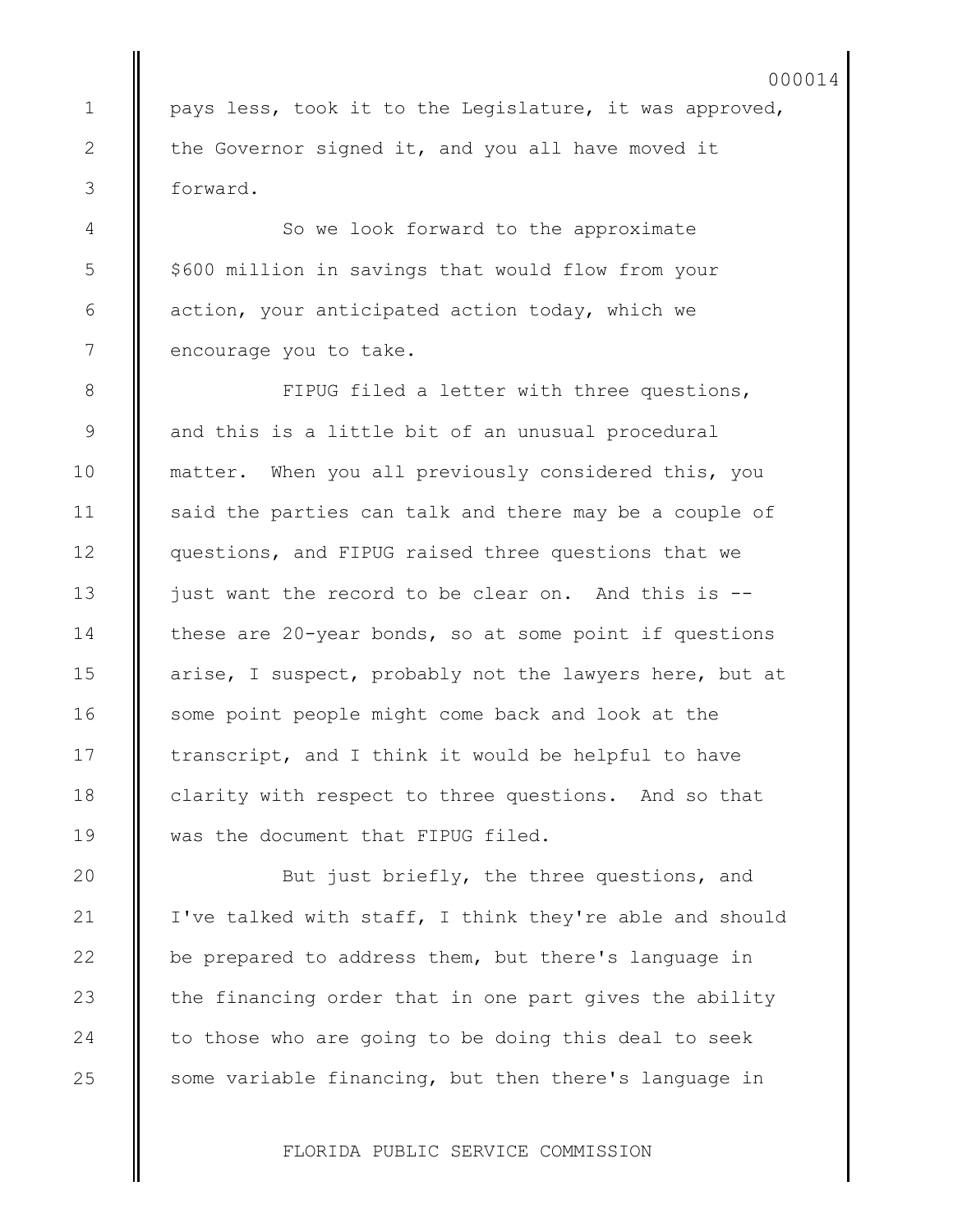another part that says, no, essentially this is going to be a fixed rate deal. And the FIPUG members do not want to have interest rate exposure on the equivalent of an adjustable rate mortgage. We want a firm, fixed mortgage, and we want to make sure that that is the intention of this Commission and staff. So that's one question.

The two other questions are largely legal in nature. The financing agreement uses the term "joint and several liability" in one place. And in law school when they taught you joint and several liability, it's kind of a concept that at least my first reaction was, boy, that doesn't seem real fair intuitively where some -- one party can be responsible for all of the obligation. And in a legal context, if you have a judgment against three people, the person who has the judgment can decide to collect from one person and not collect from the other two. I don't think that's what's intended with this. But the use of the term "joint and several liability," I just wanted to make sure that it was not going to be used in the strictly legal context that I just kind of recounted of the law school.

So I think that's a good, important clarification point that the people who hold the bonds

FLORIDA PUBLIC SERVICE COMMISSION

1

2

3

4

5

6

7

8

9

10

11

12

13

25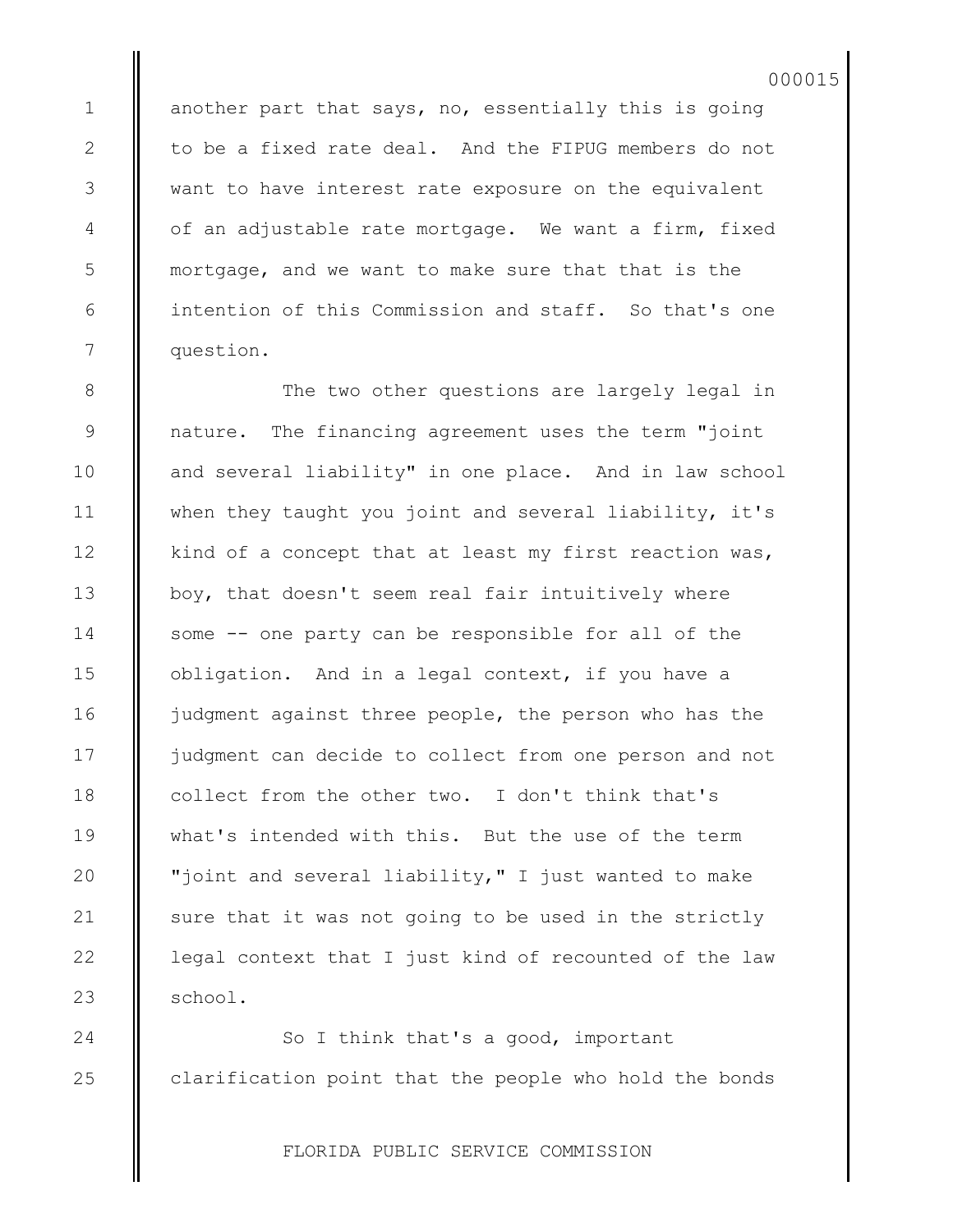won't have the discretion to go after, you know, Mr. Brew's client as compared to, you know, some other folks.

And then the third point is the word "guarantee" is used a lot in this agreement with a capital G, "Guarantee." And I just want to be clear that this order and this relationship is not creating a traditional legal guarantor/guarantee relationship, so it's not like the ratepayers are signing anything where somebody can come in and contract and say you guaranteed this debt.

And so those were the three points that FIPUG raised that we would appreciate clarification on. And assuming the clarification is sufficient, we do have one further comment that we'd like to make on the somewhat unique process whereby, because time is of the essence, you all are going to designate a Commissioner to act for the Commission on the proposed interest rate when things are getting ready to go.

So those are the comments, Mr. Chairman. But, again, I think the overarching comment is thank you and all the parties and staff for working hard. Your staff hired outside experts. They did a very good job, raised a lot of good points, and I think some of the points that we're presenting to you today have kind

FLORIDA PUBLIC SERVICE COMMISSION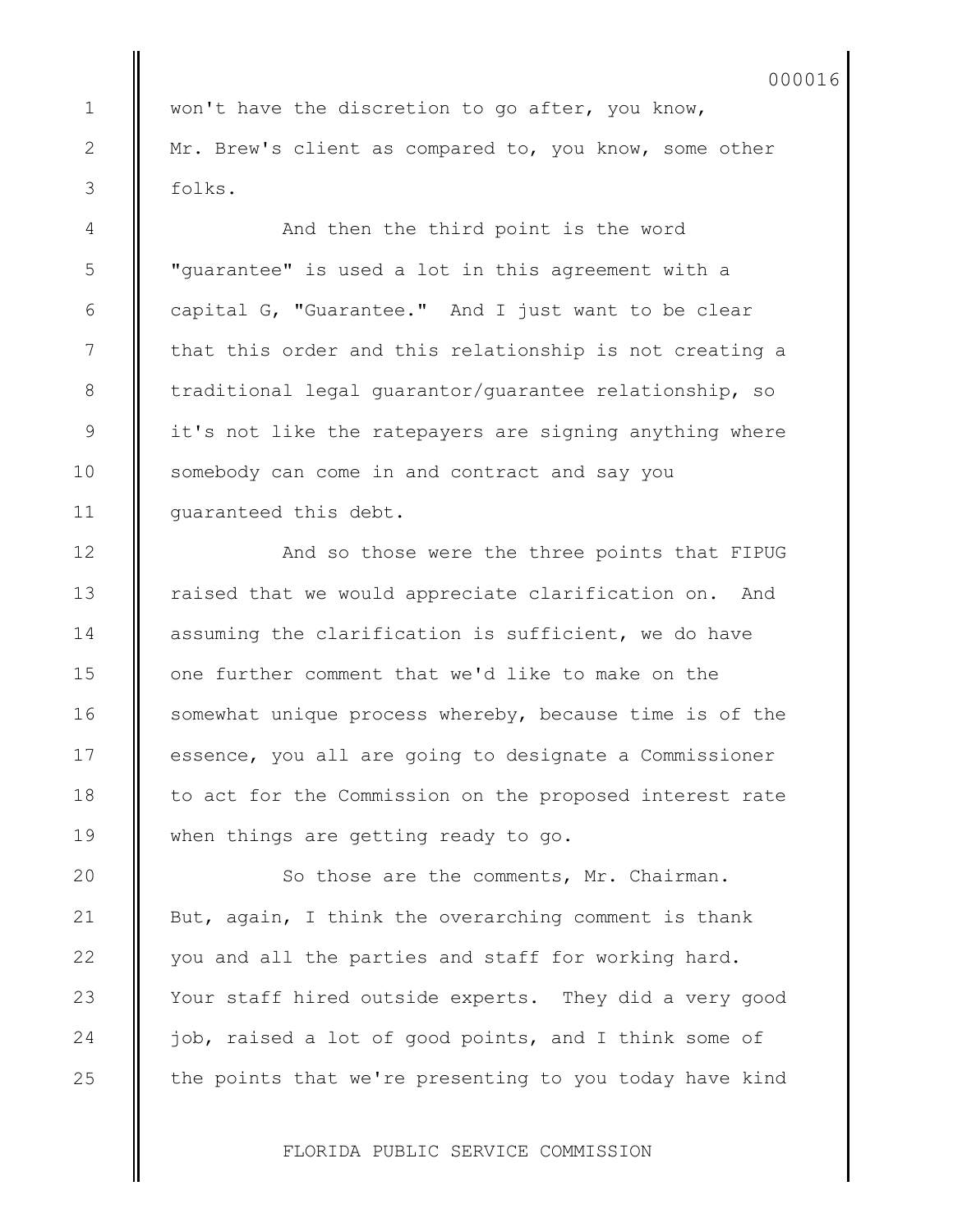of flowed out of those conversations. So that's all I have right now.

**CHAIRMAN GRAHAM:** Thank you, Mr. Moyle. Staff, let's start with number one, fixed or

adjustable.

1

2

3

4

5

6

7

8

9

10

11

12

13

14

15

16

17

18

19

20

21

22

23

24

25

**MR. MAUREY:** Yes. Mr. Moyle is correct. There is language in the financing order that gives the Bond Team the flexibility to pursue variable rate instruments in issuing these bonds. But ultimately, and it's on page 30, I'll point you to finding of fact 68 where it expressly states that the Commission -- "We find that each tranche of the nuclear asset-recovery bond should have a fixed interest rate." So that even if a variable rate is used for the convenience of the transaction, it is required to be converted to a fix rate before the bonds are issued.

On the second matter of joint and several liability, Mr. Moyle -- from a strict constructionist legal context, this use of this term in this document is from a financial context as it's used by the rating agencies, Standard & Poor's specifically. But also on -- if I could turn your attention to page 22 of finding of fact 23, it holds that "holders of nuclear asset-recovery bonds may not arbitrarily seek to impose the entire burden or repaying nuclear asset-recovery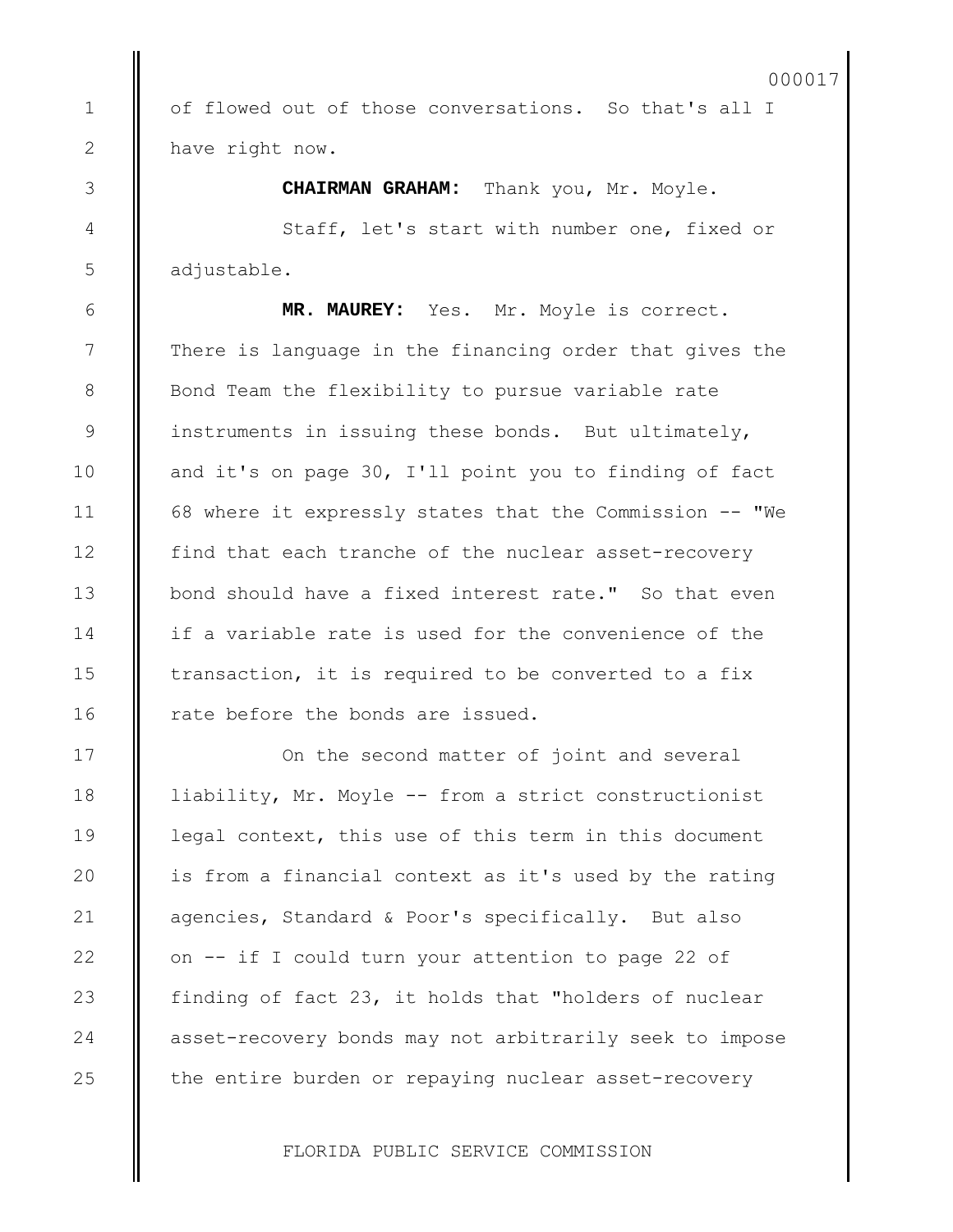bonds on a single customer or a select group of customers outside the true-up mechanism." So there is no intention of using joint and several liability in the legal context.

1

2

3

4

5

6

7

8

9

10

11

12

13

14

15

16

17

18

19

20

21

22

23

24

25

Finally, regarding those -- the three matters from the November 9th letter, the proposed form of financing order before you speaks only in terms of the state pledge and the true-up mechanism for guaranteeing payment of the bonds. There is -- nowhere does the financing order speak of any particular entity itself individually or jointly serving as the financial guarantor of the bonds. The true-up mechanism is the -- and the execution of the true-up mechanism is the guarantor of the bonds, no particular entity.

And I did -- one final comment on the last remark about the single Commissioner, and it may have just been, I may have misheard it incorrectly, but he spoke about how they would be -- to talk about the interest rate. The findings of fact related to the use of a single Commissioner were for dispute resolution on the Bond Team. The deal will be brought back before the full Commission after pricing in order for the Commission to consider whether to issue a stop order.

## **CHAIRMAN GRAHAM:** Mr. Moyle.

**MR. MOYLE:** Okay. Thank you for allowing the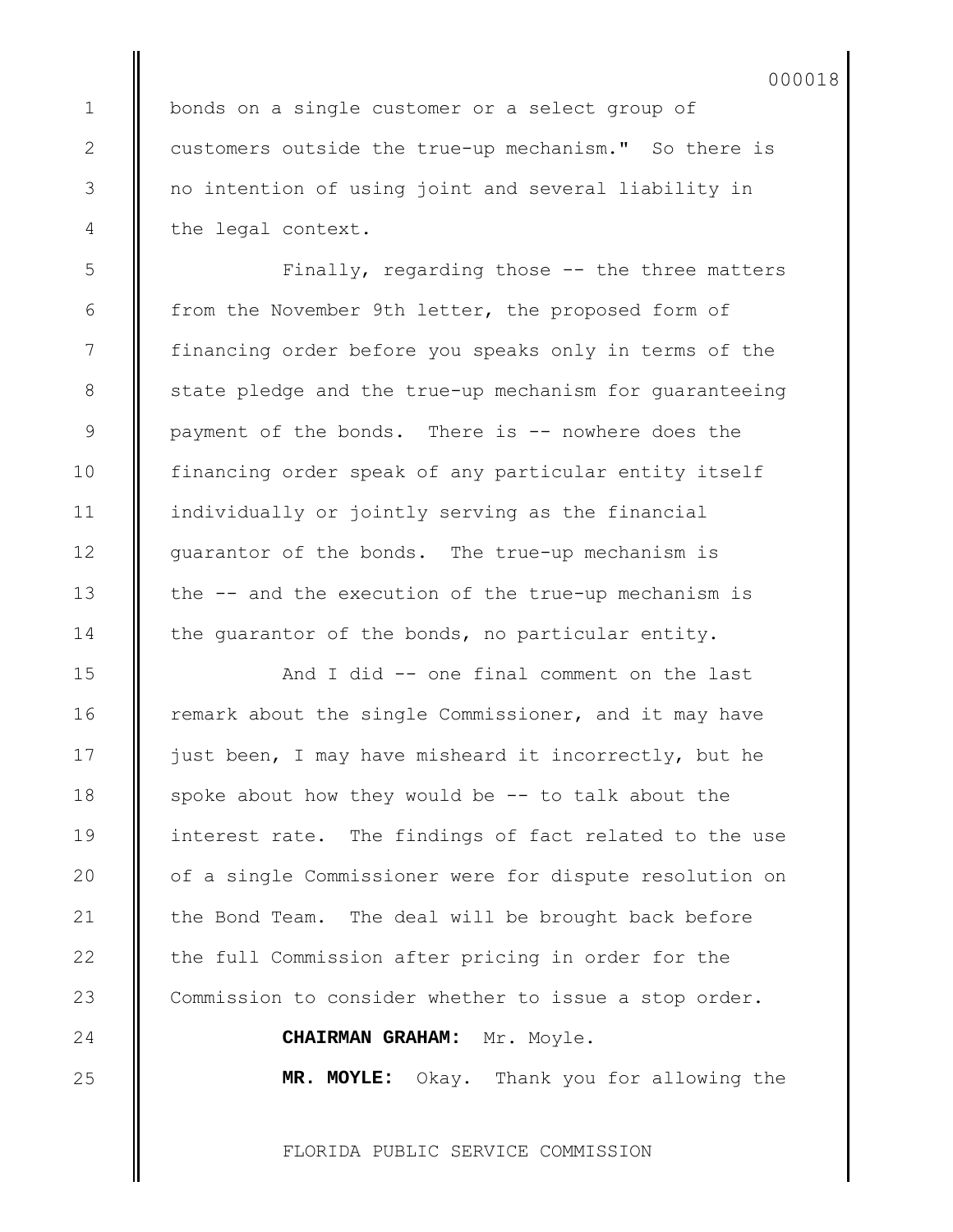record to be clear on those three points. And, yes, the dispute resolution portion, which I hope doesn't include an interest rate dispute, but anyway that process, while unique and I'm not sure has been done before here, but given the circumstances, FIPUG agrees with that in this case, that it's appropriate to have a single Commissioner in effect be delegated the authority of the Commission for the purpose of resolving disputes that might arise. So I want the record to be clear on that point as well.

1

2

3

4

5

6

7

8

9

10

11

12

13

14

15

16

17

18

19

20

21

22

23

24

25

**CHAIRMAN GRAHAM:** Thank you. Anybody want to add anything to Mr. Moyle's comments? Ms. Triplett.

**MS. TRIPLETT:** How could you tell? Thank you.

Just very briefly because Mr. Moyle raised it. Not surprisingly, the words "guarantee" and "joint and several liability" were some of the words that had the most discussion on -- in this financing order. And I think we got comfortable with how it is reflected in the financing order because it is a finding of the Commission.

It will be a different story -- I think that the Bond Team is still considering -- when we get to the point of what appears in the marketing and the prospectus materials with respect to these bonds. And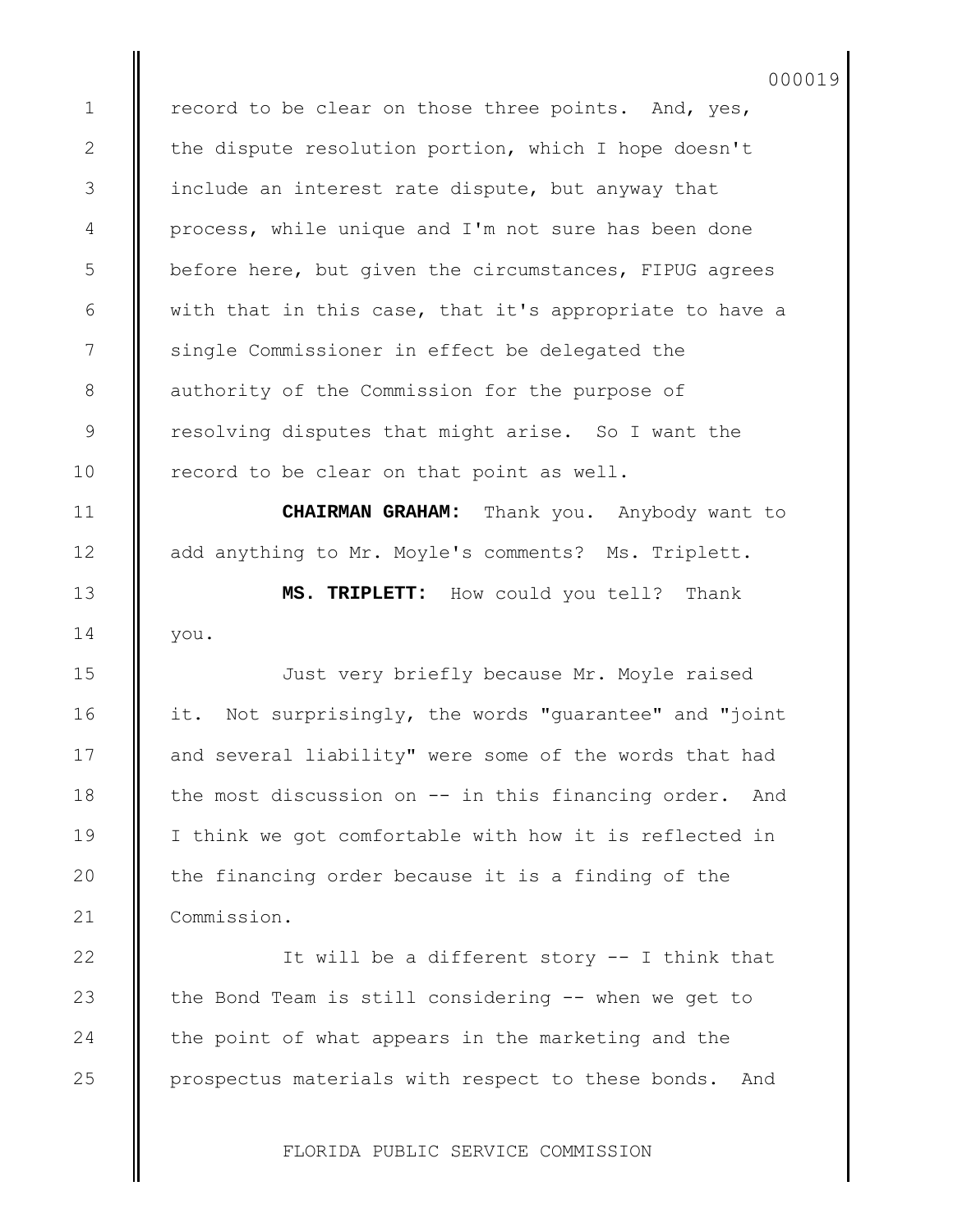I say that because there -- we don't want investors to be confused or misled about what a guarantee means or what joint and several liability means. So it's going to be important that when we craft that language, that we are comfortable that we're not going to mislead the bondholders, while at the same time, of course, fulfilling the goal of making sure that bondholders do understand the incredible credit attributes of these bonds. So -- but having said that, the words in the financing order, again, we're comfortable with where we came out, and especially appreciate the additional clarification from Mr. Maurey. Thanks.

000020

**CHAIRMAN GRAHAM:** Mr. Rehwinkel.

**MR. REHWINKEL:** Yes. Thank you, Mr. Chairman. I want to strongly support the comments of Mr. Maurey in response to the issues that were raised, and I agree with Ms. Triplett as well.

We like this order, we agree with the interpretation that Mr. Maurey has given you, and we think it arms the Bond Team with the necessary tools and flexibility to do the best for the customers, and that's what we like about it.

Yes, there's a lot of hard work ahead with the Bond Team, but your financing order gives them what they need to get the job done. So we support it.

FLORIDA PUBLIC SERVICE COMMISSION

22

23

24

25

1

2

3

4

5

6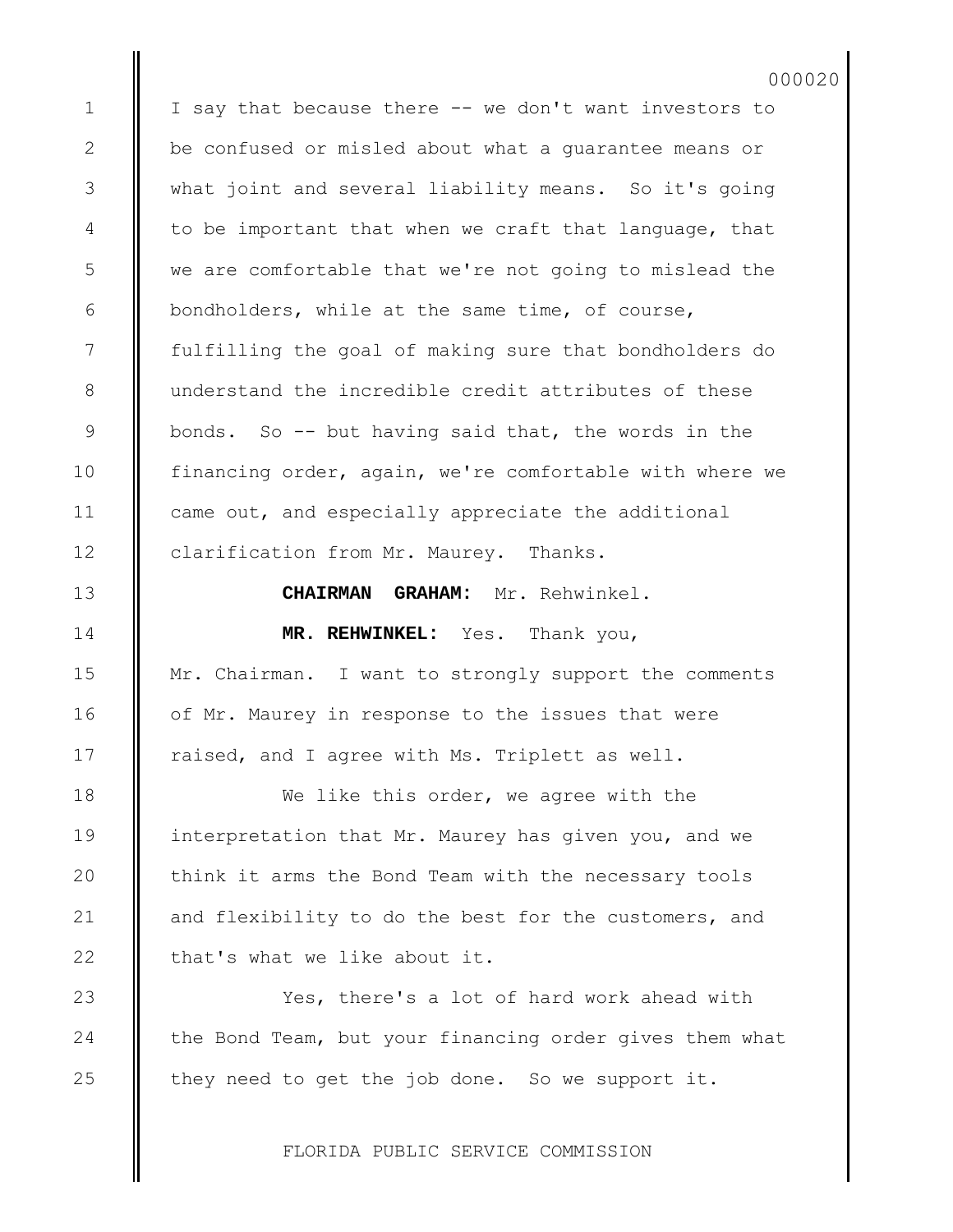Thank you.

**CHAIRMAN GRAHAM:** Any other comments from the parties before I bring this to the Commission?

Okay. Commissioners? Commissioner Edgar.

**COMMISSIONER EDGAR:** Thank you, Mr. Chairman. If I may, just a few comments and maybe one or two quick questions.

First of all, from my read and discussions with my staff and with Commission staff, I do believe that the document before us with the modifications that have been described does accurately codify the stipulations that we approved and the intent of the statute that was passed by the Legislature and signed by the Governor.

I believe very strongly, it's something that I say often, words matter. And so the time and effort and thought that went into all involved in really parsing through and thinking through specific words and wordings I think shows and will be a large part of the success of this effort. So thank you to all for your efforts in that regard in particular.

I would like to point out just one or two areas of the document that I think are of particular note. One is on paragraph -- is in paragraph 55, which is at the very bottom, so it's actually on page 28, and

FLORIDA PUBLIC SERVICE COMMISSION

 1 2

3

4

5

6

7

8

9

10

11

12

13

14

15

16

17

18

19

20

21

22

23

24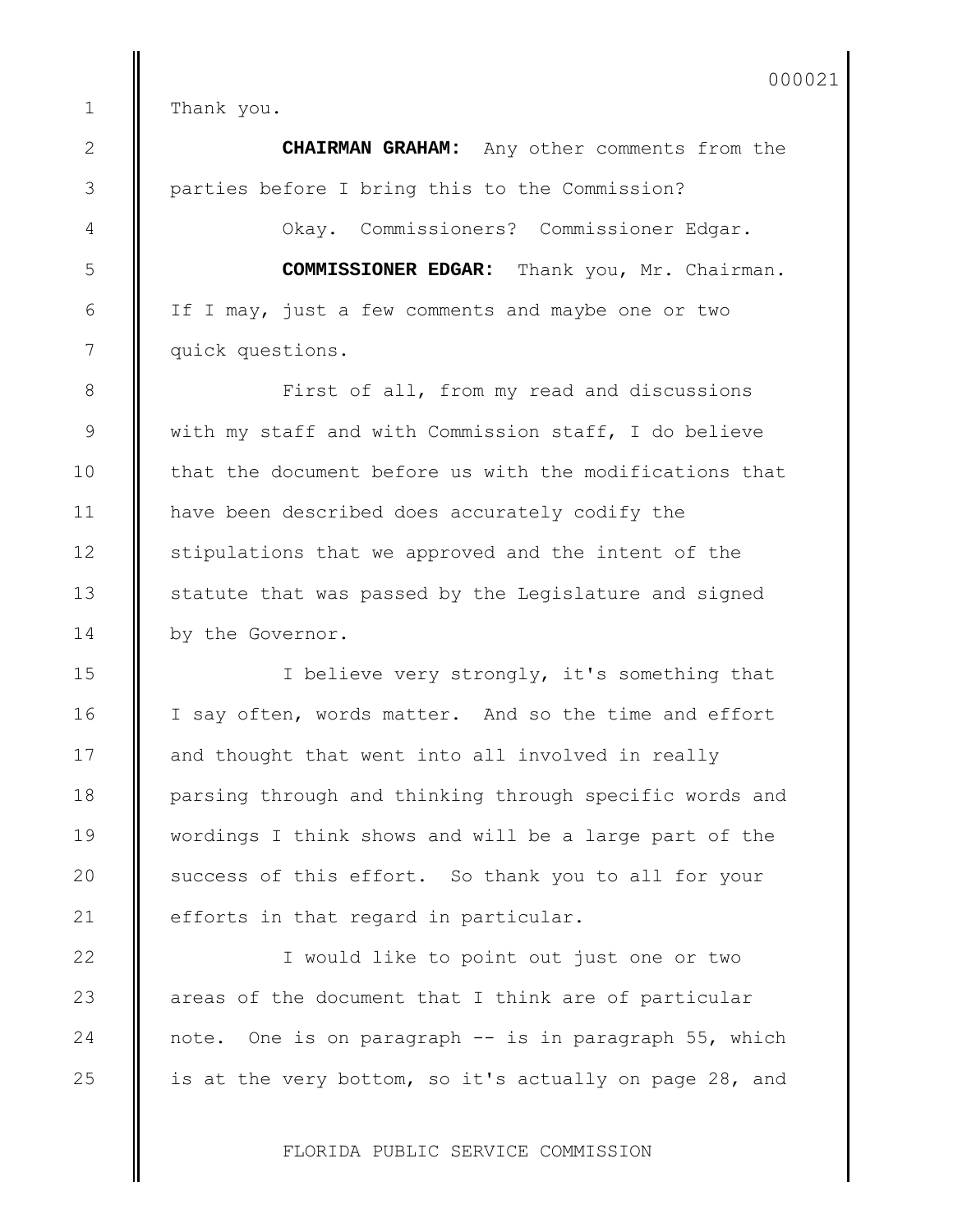that is the last sentence of paragraph 51, which says that these "bonds will achieve the lowest overall cost standard and the greatest possible customer protections." I think that kind of sums up the whole effort and the intent, and that that language is in the document and is very clear I think is important.

1

2

3

4

5

6

7

8

9

10

11

12

13

14

15

16

17

18

19

 $20$ 

21

22

23

24

25

We've had a little bit of discussion about paragraph 50, which is on page 27, and that is the paragraph that describes the potential resolution process for issues of disagreement and the fact that one Commissioner will be designated.

My reading of this, and I think this should be on the record, my reading of this where it says, "This Commission should designate one Commissioner to resolve any issues," is that that would be a designation from the Chairman as our statutory chief administrative officer.

I recognize, as Mr. Moyle said, that's, you know, not always our general proceeding, but we are implementing a brand new statute, and under the timing and the circumstances and the way this Commission works together, I think that is absolutely appropriate and very workable, although I hope it won't be implemented.

And then I had just one question for our staff, and that is regarding the language in paragraph

FLORIDA PUBLIC SERVICE COMMISSION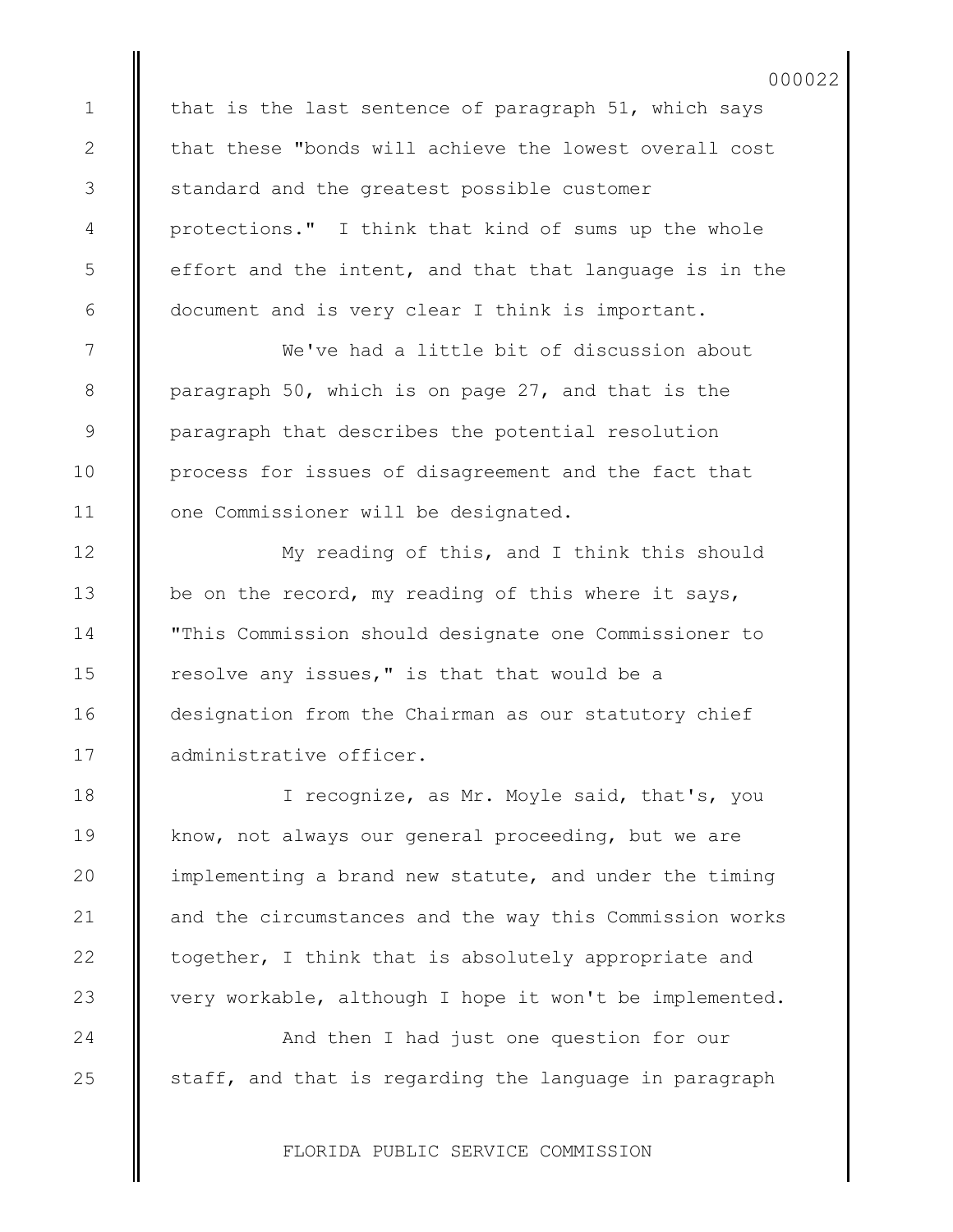38 on page 26, at the very top of page 26 where it says that the "total estimated cumulative revenue requirement would be \$708 million lower, on an undiscounted basis, compared to the total estimated cumulative revenue requirement under the traditional recovery method." And, Mr. Maurey, if you could just speak to how that number of 708 million was arrived at.

000023

**MR. MAUREY:** Yes. When -- in the May filing that was discussed earlier, it was contemplated there'd be a certain base rate charge for recovery of the retirement of CR3, and that was a provision approved in the Revised and Restated Settlement Agreement.

In the filing made in July to pursue securitization, it would result in a lower revenue requirement being collected from customers, and the difference between those two petitions, those two amounts was the 708 million.

**COMMISSIONER EDGAR:** With that, Mr. Chairman, I'm done with my comments and questions at this time. I would be pleased to make a motion at the appropriate time at your pleasure.

**CHAIRMAN GRAHAM:** Thank you, Commissioner Edgar.

Commissioner Brown.

**COMMISSIONER BROWN:** Thank you, Mr. Chairman.

FLORIDA PUBLIC SERVICE COMMISSION

19

20

21

22

23

24

25

1

2

3

4

5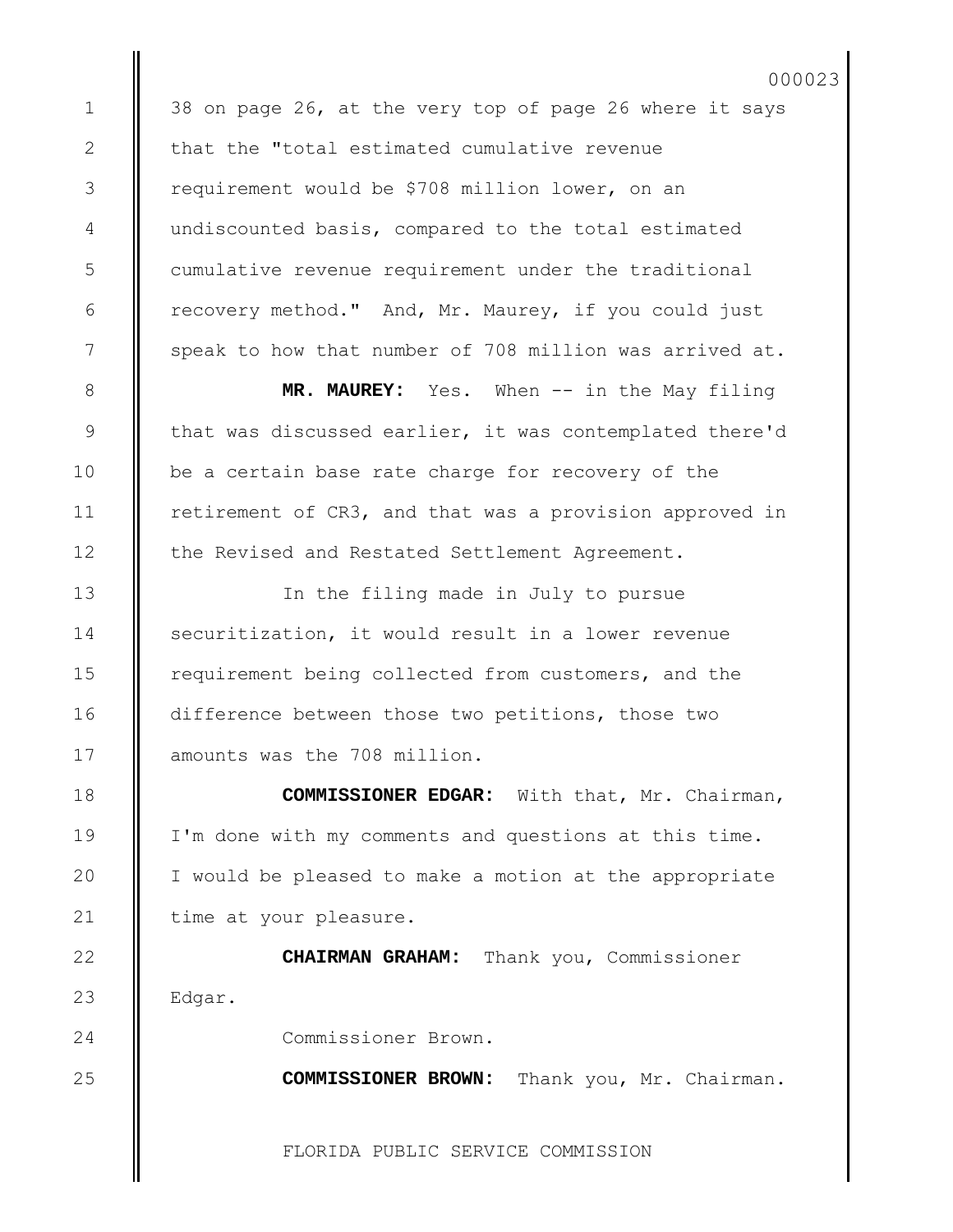And this is a very creative mechanism to resolving a long and protracted process that we all know and we've acknowledged here, and thank all the parties, especially staff, the Legislature, the Governor for passing this statute that has given us this financing order ultimately.

1

2

3

4

5

6

7

8

9

10

11

12

13

14

15

16

17

18

19

20

21

22

23

24

25

And, you know, the primary purpose here is to mitigate the costs that are passed on to customers. And there are  $--$  to me, there appear to be a lot of adequate customer protections in here. And, Mr. Rehwinkel, you touched on a few of them, but if I may ask you here, what are the highlights of the customer protections in this financing order that you believe are in the best public interest? And you touched on some of them.

**MR. REHWINKEL:** Thank you, Commissioner Brown. And I think the first customer protection is that the -- this order, and I think you've heard it from all the parties, it fulfills and it supports the settlement agreement that we entered into.

It recognizes the 20-year period for spreading these costs over, and it directs the Bond Team to get as close as possible to 20 years. It gives them a little bit of flexibility, but that's a direction that they have, and we think that's a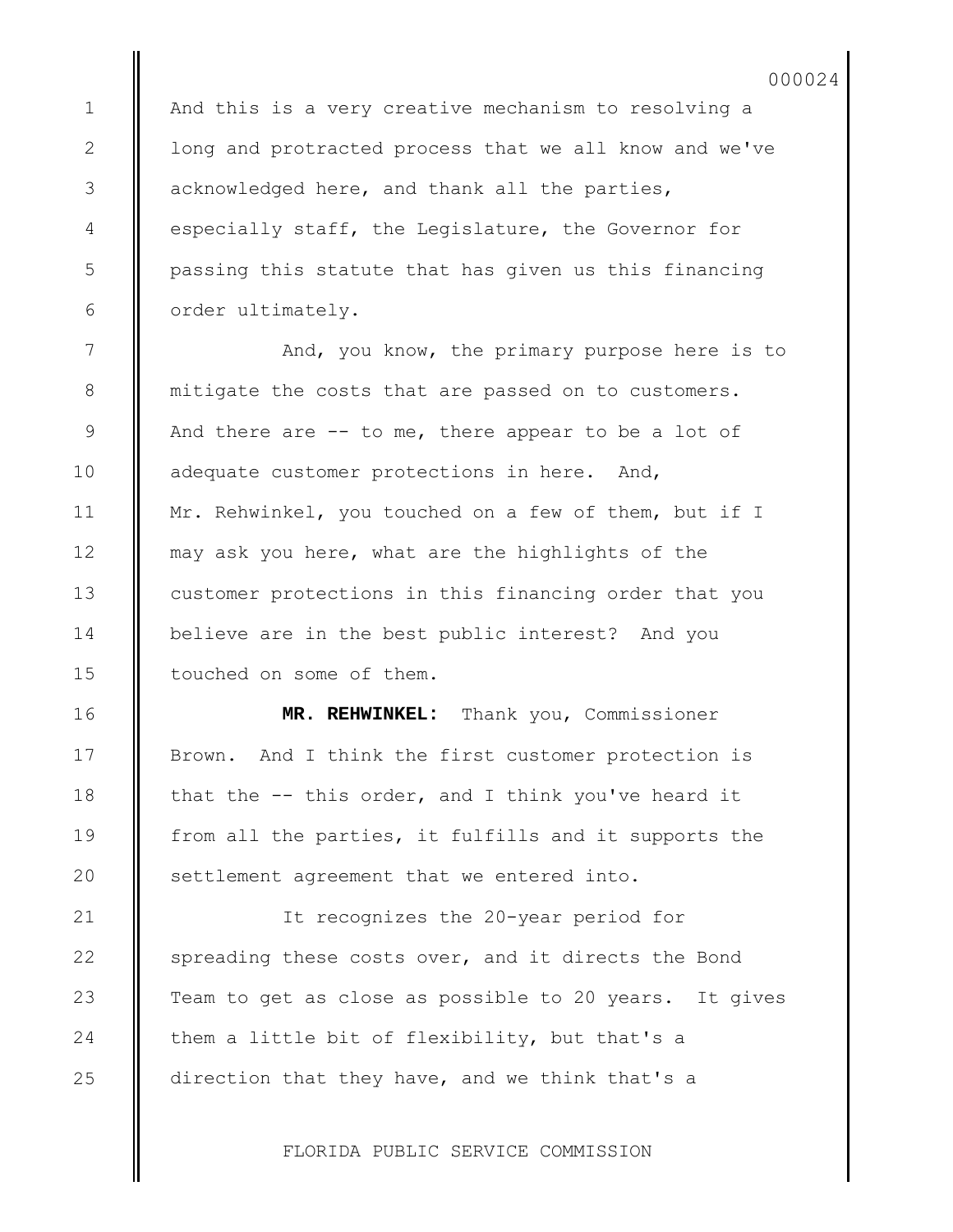protection.

1

2

3

4

5

6

7

8

9

10

11

12

13

14

15

16

17

18

19

20

21

22

23

24

25

The big protection within the Bond Team is the advisor that you -- the Commission has hired, and the engagement of your staff and your outside consultant on the Bond Team with that opinion letter that's going to come in, I think it has to come in on the second day, at least a day ahead of when your 72 hours expires, that letter will tell the world, tell the -- well, it'll tell the Commission. It may not be -- it'll tell the Commission if there are any concerns or material problems with the structuring and pricing of the bonds such that you will know that you need to put the brakes on and give more direction to the Bond Team. So I think that's kind of the main thing that we see as a protection in here.

The requirement that there be the lowest cost standard is also a protection for the customers because, like I said and I think as the Commission recognizes, you're financing \$1.3 billion over 20 years, so those dollars add up. And I think you've got the right people in place to enforce that standard. So those are the highlights from our standpoint.

**COMMISSIONER BROWN:** Thank you. And you nailed it. And I think that this financing order has been carefully crafted with active participation from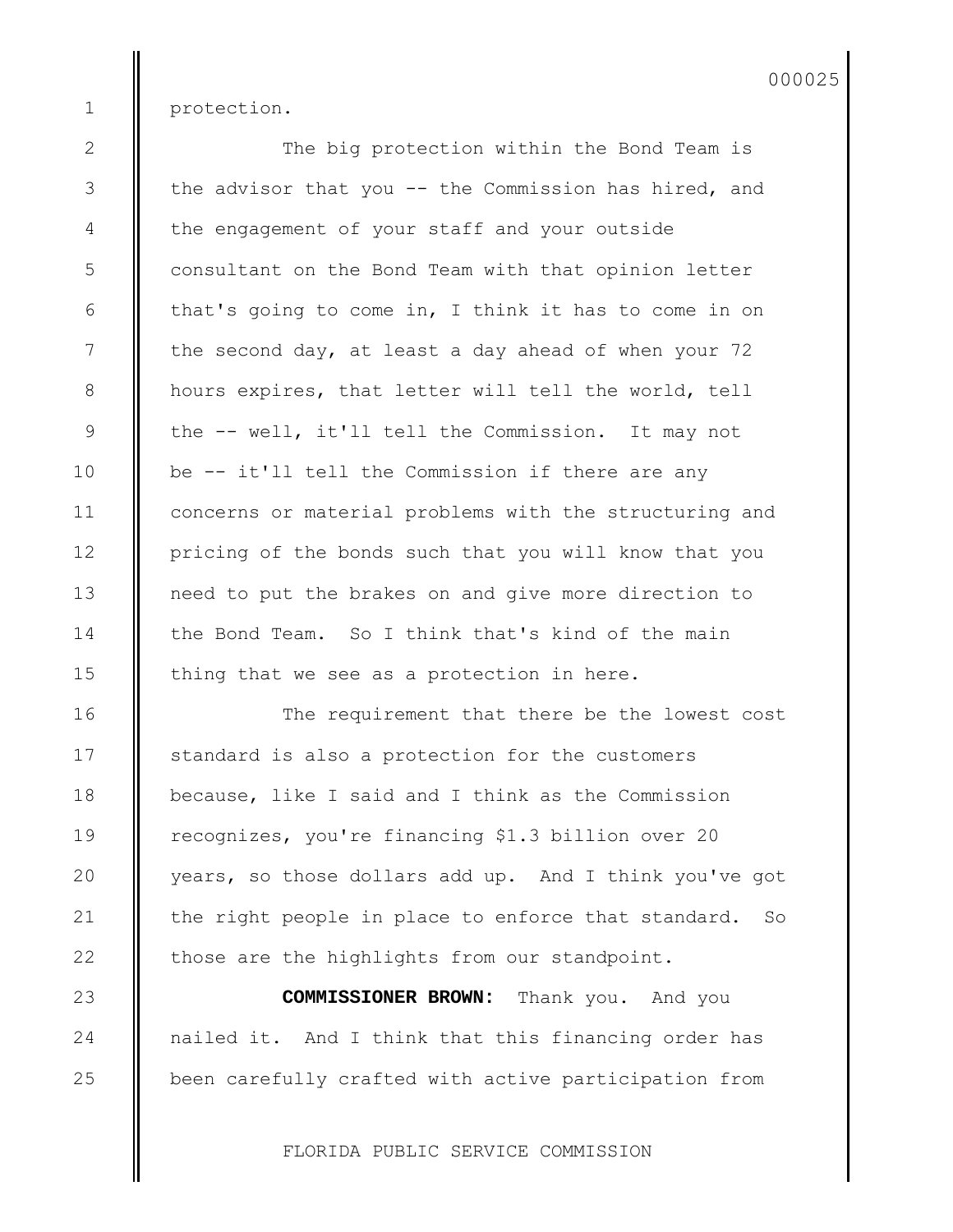the Commission staff to provide these customer protections.

1

2

It's critical, and I've had this discussion with staff, that the cooperation among the parties, among the Bond Team is critical to achieving the best results for customers. And I look forward to getting updates. This is an area of interest particularly to me. And I really greatly appreciate all the efforts, the transparent process that's put in place and thank the parties. And, Mr. Moyle, thank you for bringing those items up to our attention as well. When I read it before I got your letter, I agreed that some of those areas were of interest to me as well. So I appreciate you providing that inquiry and clarification, staff, on those matters. So, Mr. Chairman, I have no other issues here or questions at least and support a motion. **CHAIRMAN GRAHAM:** What motion? **COMMISSIONER BROWN:** Commissioner Edgar -- I thought it was Commissioner Edgar's motion. **CHAIRMAN GRAHAM:** Well, there hasn't been one yet. Commissioner Brisé. **COMMISSIONER BRISÉ:** Thank you, Mr. Chairman. I just want to express my appreciation to all the 3 4 5 6 7 8 9 10 11 12 13 14 15 16 17 18 19 20 21 22 23 24 25

FLORIDA PUBLIC SERVICE COMMISSION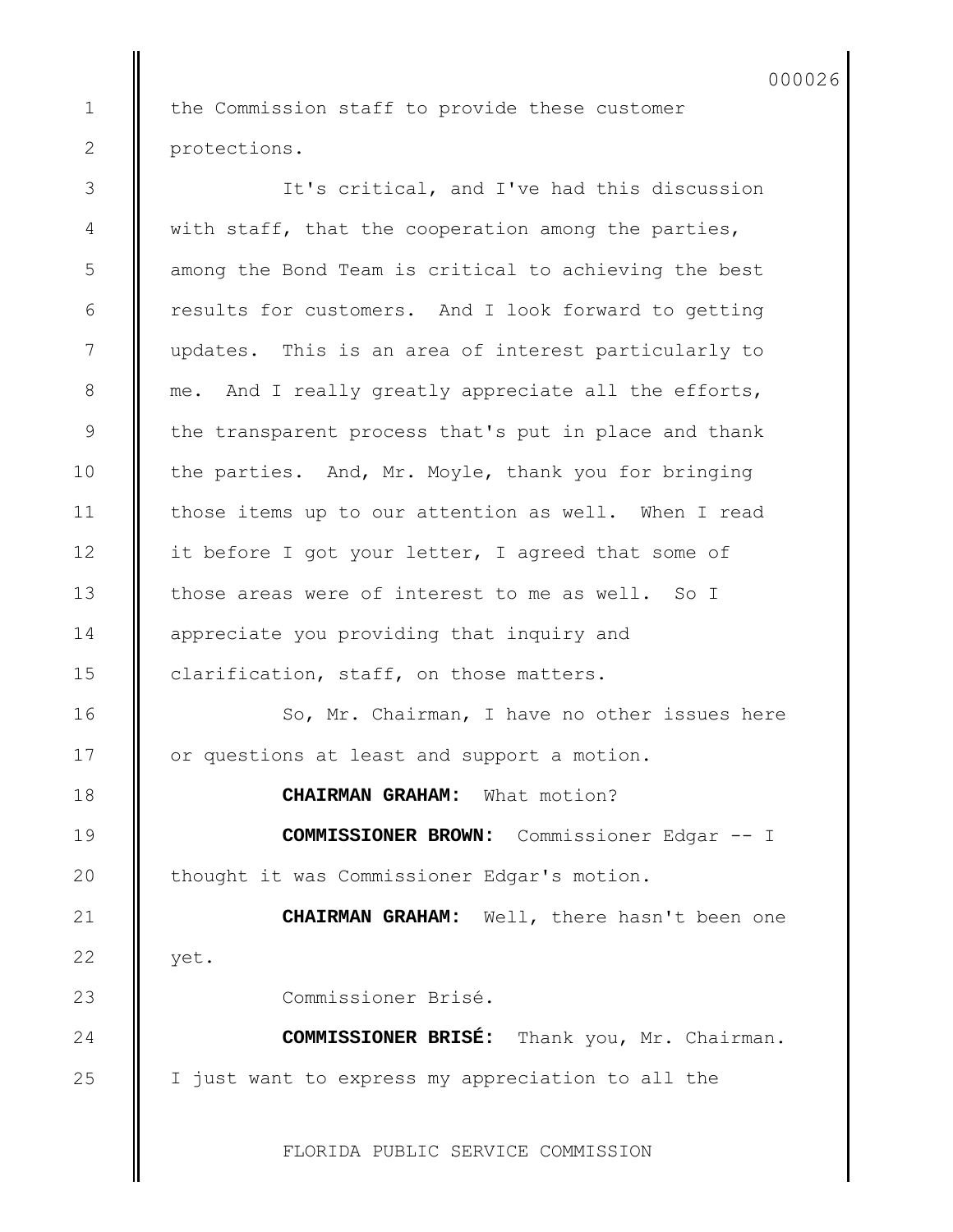parties and our staff for their hard work to get us to this point.

Now we are basically at the midpoint. A lot of the hard work really begins after this order has been voted upon. Having worked with the parties in a prior set of issues prior to us getting here, I truly appreciate the spirit of cooperation that exists that everyone has to ensure that we get the best deal for consumers here, and I think this order is a reflection of that. And I think that as we move forward, as the Bond Team begins to do its work, that those same goals of reaching the best deals for consumers moving forward will be our ultimate result.

The couple of things that I appreciate about the order is the fact that it provides for the flexibility necessary to ensure that any investors that want to play in this space have the opportunity to do so, and, therefore, as we broaden that space, it creates greater opportunities for our consumers to reach greater savings in the process.

So as we move forward, I certainly hope that we won't have to use that provision that allows for the one Commissioner to resolve disputes, but I'm glad that it's there in order for us to do that in a reasonable manner.

FLORIDA PUBLIC SERVICE COMMISSION

25

1

2

3

4

5

6

7

8

9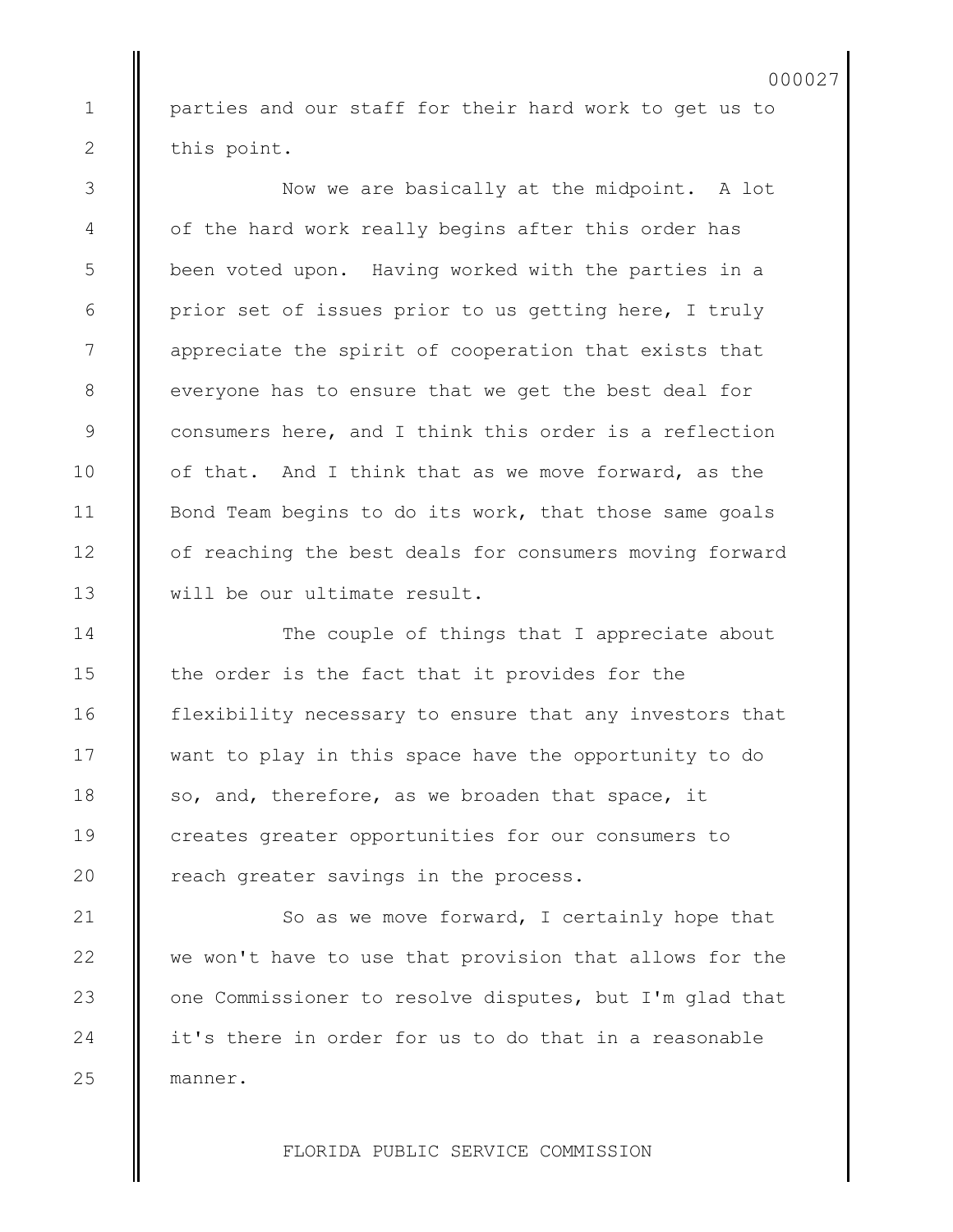## 000028

So with that, when the motion is made, I'll be ready to support it.

1

2

3

4

5

6

7

8

9

10

11

12

20

21

24

**CHAIRMAN GRAHAM:** Commissioner Patronis. **COMMISSIONER PATRONIS:** Thank you, Mr. Chairman. I just wanted to bring to light that in the last 11 months the product of work on this Commission has been very positive in the balance of prudently watching the ratepayers' dollars. So I just want to really give a lot of credit back to the Legislature and the Governor for putting Julie Brown back on the Commission. So there's got to be some type of tie-in to this. But what a fantastic year it's been, and this is nothing but good news for our entire state. Thank you, Mr. Chairman. **CHAIRMAN GRAHAM:** You know, she's not Chairman yet. Commissioner Edgar for a motion. **COMMISSIONER EDGAR:** Thank you, Mr. Chairman. Recognizing all of the comments and the discussion here today, I would ask -- I would move that we direct our staff to incorporate into the document the changes to page 49, paragraphs 6 and 7, also the changes that are included in the document that is titled "Errata to 11/12/15 Draft Financing Order," and that with those changes we approve the Draft Financing 13 14 15 16 17 18 19 22 23 25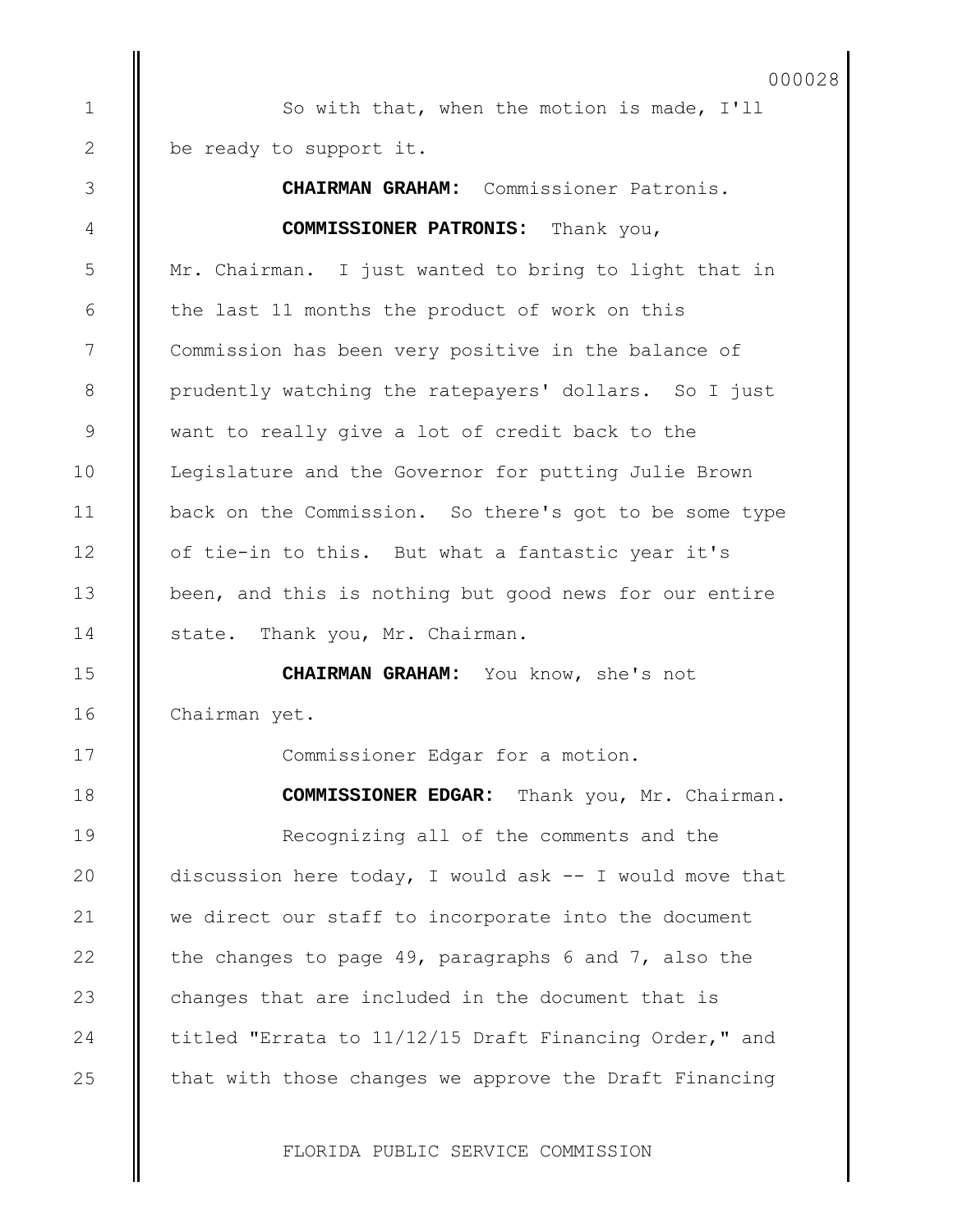1

2

3

4

5

6

7

8

9

10

11

12

13

14

15

16

17

18

19

20

21

22

23

24

25

Order that we have discussed today.

**CHAIRMAN GRAHAM:** It's been moved and seconded, we'll call it the Edgar motion. Any further discussion about the Edgar motion?

I want to take a second, too, to thank Duke for bringing this forward. I think this is very creative. And once again, I think as, not repeating what everybody else said, this is, I think, the best thing for the ratepayers. I want to thank the legislators and the Governor for allowing us to handle this the way we're handling it. I want to thank staff and the other parties for your patience, your due diligence to getting to the end of this. I want to thank my Prehearing Officer, Commissioner Brisé, my Solomon. There's just -- someone has got to sit back and bring the two sides together, bring peace to all this, and he's been able to do that over the years, and I do appreciate him stepping up and doing it specifically in this case.

And I want to thank the Commissioners. I know each and every one of you have met not just one time but many, many, many, many times with staff going over this and reviewing it and understanding it and pushing for changes to make sure that everybody is protected in this entire process. I do appreciate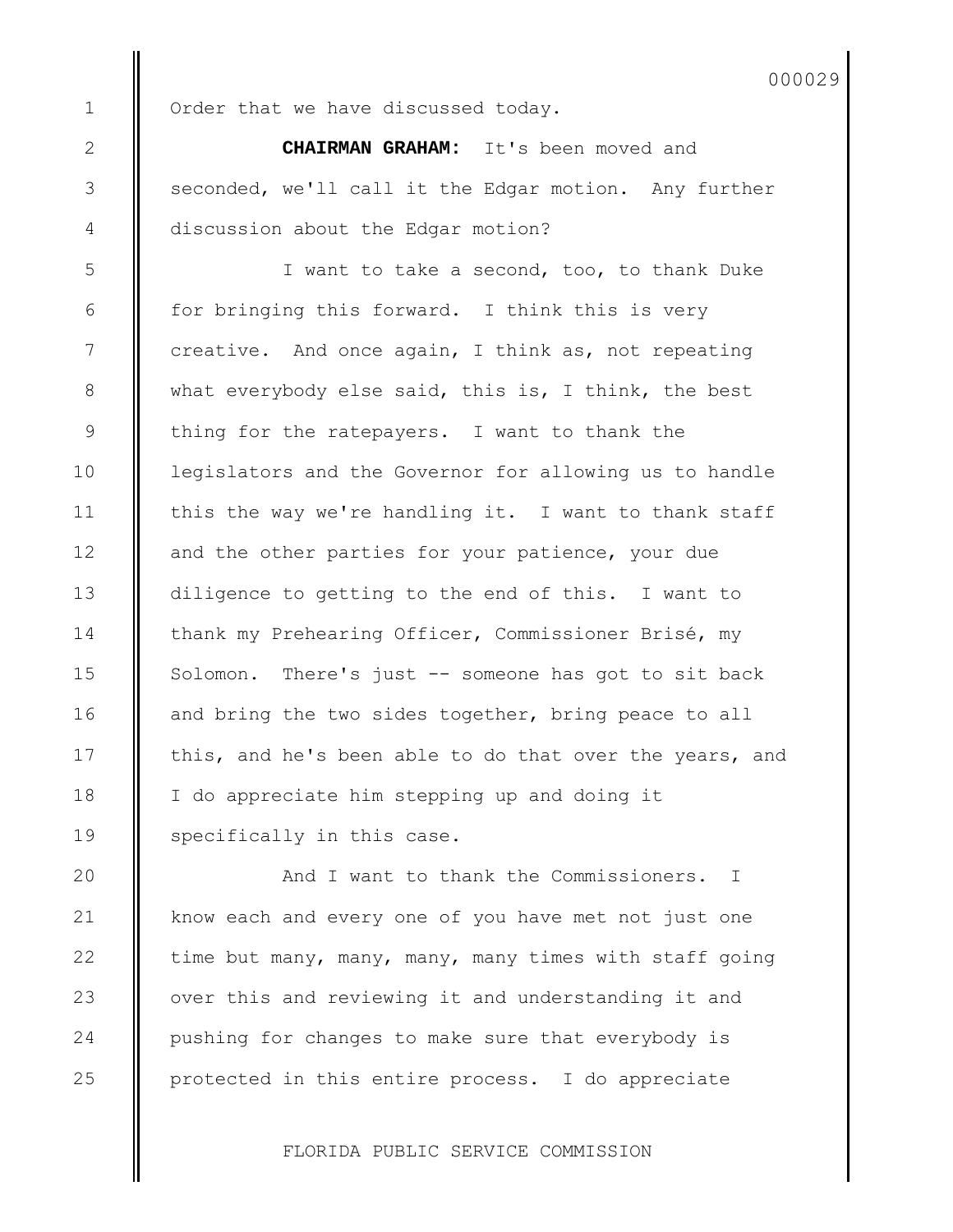that.

1

2

3

4

5

6

7

8

9

10

11

12

13

14

15

16

17

18

19

20

21

22

23

24

25

That all being said, if there's no further discussion, we have a motion and a second on the floor. All in favor, say aye.

(Vote taken.)

Any opposed? By your action, you've approved the Edgar motion.

I heard somebody's -- Mr. Rehwinkel.

**MR. REHWINKEL:** Yes, Mr. Chairman. I would like to, on behalf of the customers, I want to thank Duke. I think the legal team represented here by Ms. Triplett and the accounting team represented by Javier Portuondo, they made a concerted effort to make this process work instead of being one that was contentious like we've seen in other places around the country on the securitization processes. They really wanted this to work, not only in the securitization financing order, but in the settlement of the Crystal River asset figure from the 0148 docket, as well as the amendment to the RRSSA that made the 20-year provision work between the settlement and the financing order. So without that, I think this would have been a different work product, and they put a lot of effort into it and I just think it needs recognition. So thank you.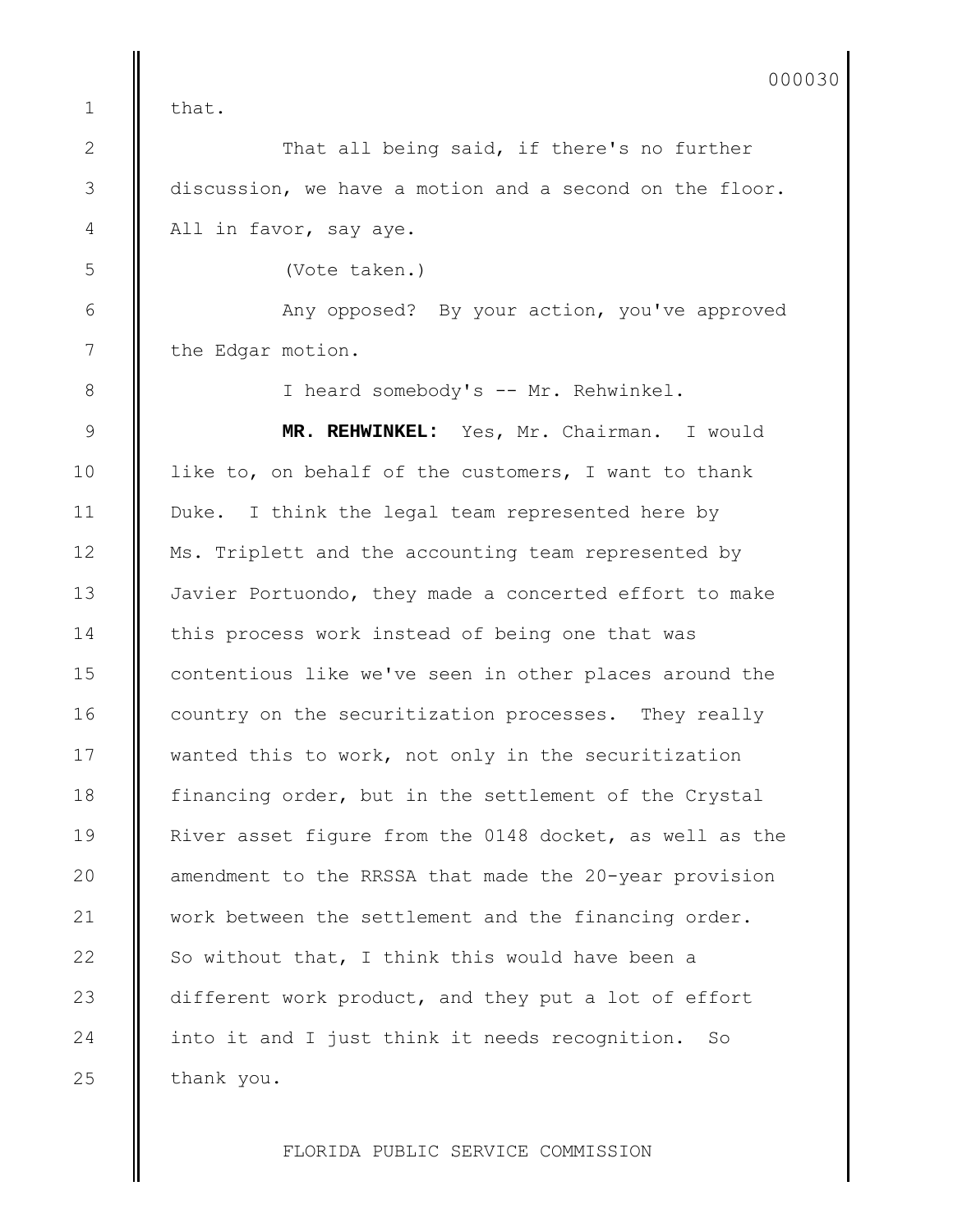|                | 000031                                                 |
|----------------|--------------------------------------------------------|
| $\mathbbm{1}$  | CHAIRMAN GRAHAM: Thank you.                            |
| $\overline{c}$ | Okay. If nothing else to come before us, we            |
| $\overline{3}$ | will adjourn this Special Agenda. And we will start IA |
| $\overline{4}$ | at 10:30 over in the IA room. That's about 15 minutes. |
| $\mathsf S$    | Thank you very much. We're adjourned.                  |
| $\,$ $\,$ $\,$ | (Special Agenda Conference adjourned at 10:15          |
| $\sqrt{ }$     | $a.m.$ )                                               |
| $\,8\,$        |                                                        |
| $\mathsf 9$    |                                                        |
| $10$           |                                                        |
| 11             |                                                        |
| 12             |                                                        |
| 13             |                                                        |
| 14             |                                                        |
| 15             |                                                        |
| 16             |                                                        |
| 17             |                                                        |
| 18             |                                                        |
| 19             |                                                        |
| 20             |                                                        |
| 21             |                                                        |
| 22             |                                                        |
| 23             |                                                        |
| 24             |                                                        |
| 25             |                                                        |
|                | FLORIDA PUBLIC SERVICE COMMISSION                      |